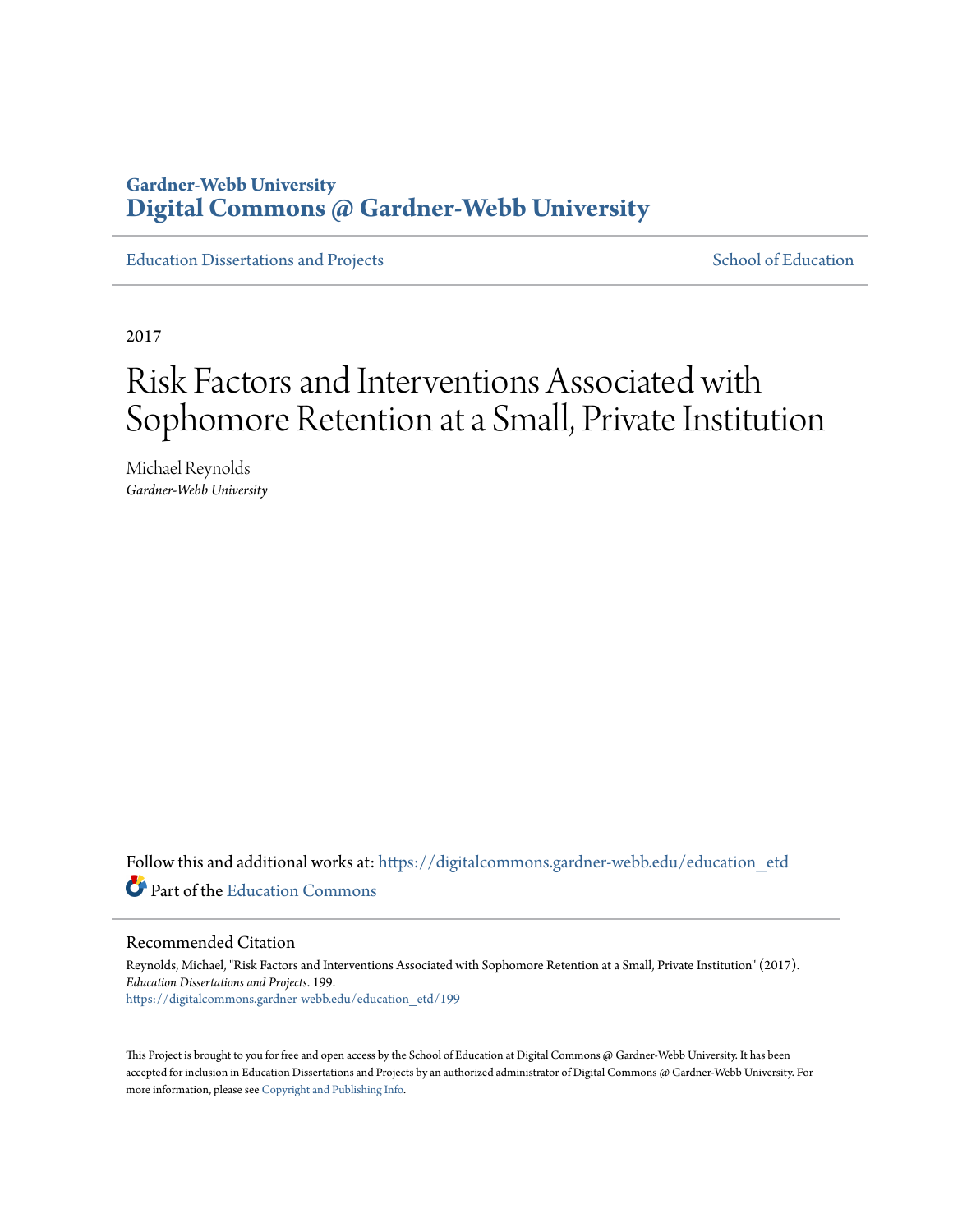# Consultancy Project Executive Summary

| Organization:             | <b>Wingate University</b>                                                                             |
|---------------------------|-------------------------------------------------------------------------------------------------------|
| Project Title:            | Risk Factors and Interventions Associated with<br>Sophomore Retention at a Small, Private Institution |
| Candidate:                | Michael Reynolds                                                                                      |
| <b>Consultancy Coach:</b> | Dr. John Balls                                                                                        |
| Defense Date:             | July 10, 2017                                                                                         |
| Authorized by:            | Dr. Heather Miller<br>Vice-President for Enrollment Services and Marketing                            |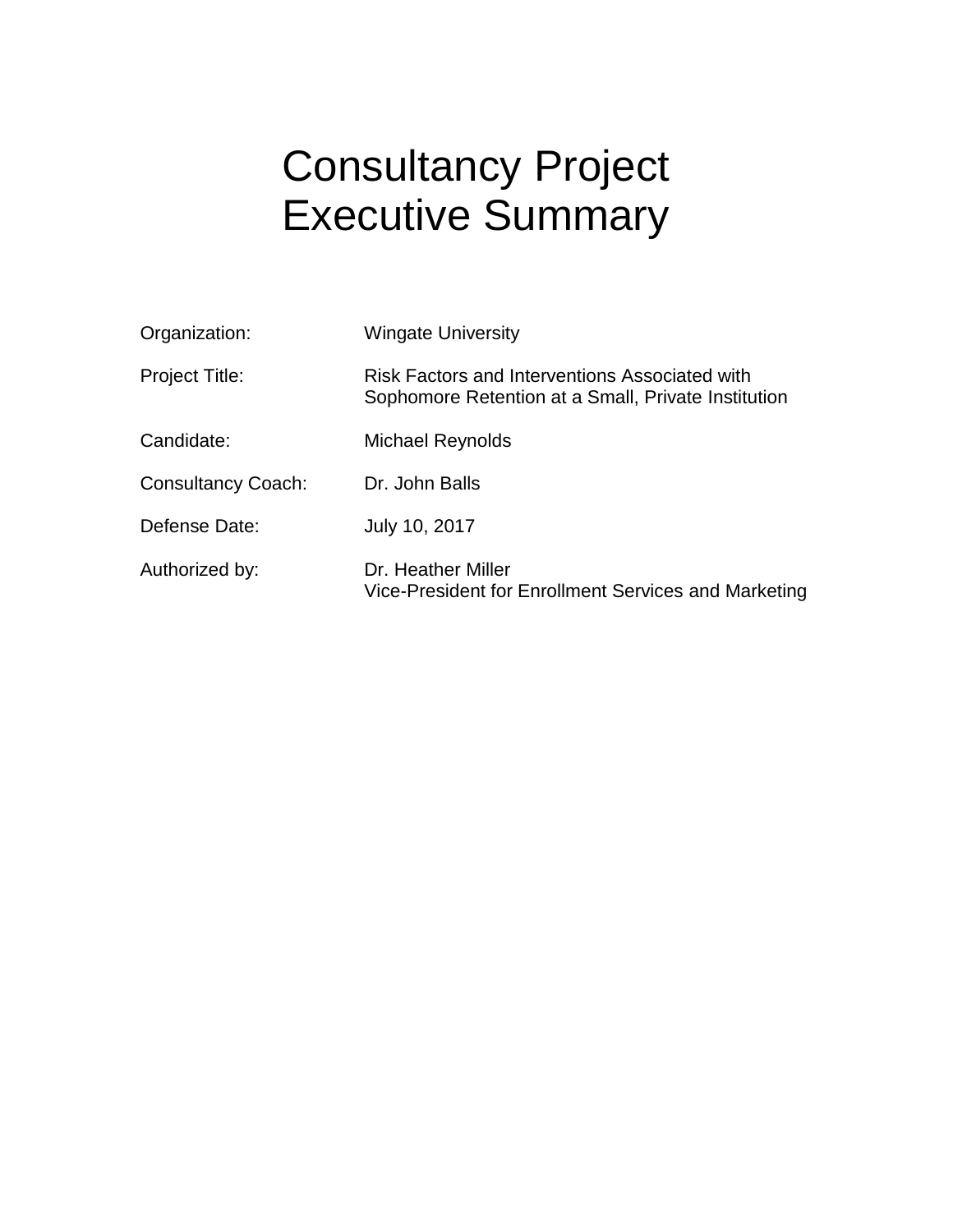#### **Acknowledgements**

I would like to thank Dr. John Balls of Gardner-Webb University and Dr. Heather Miler of Wingate University for their primary support in this project. I would also like to thank my colleagues at Wingate who helped collaborate on this project and offer their ideas and support, including Dr. Rhett Brown, Mr. Sam Petoskey, Mr. Patrick Biggerstaff, Dr. Kristen Barbee, Mr. Steve Poston, Ms. Alex Finley, and Ms. Kristin Wharton. Finally, I'd like to thank Erin-Godly Reynolds for her incredible support over the past 3 years.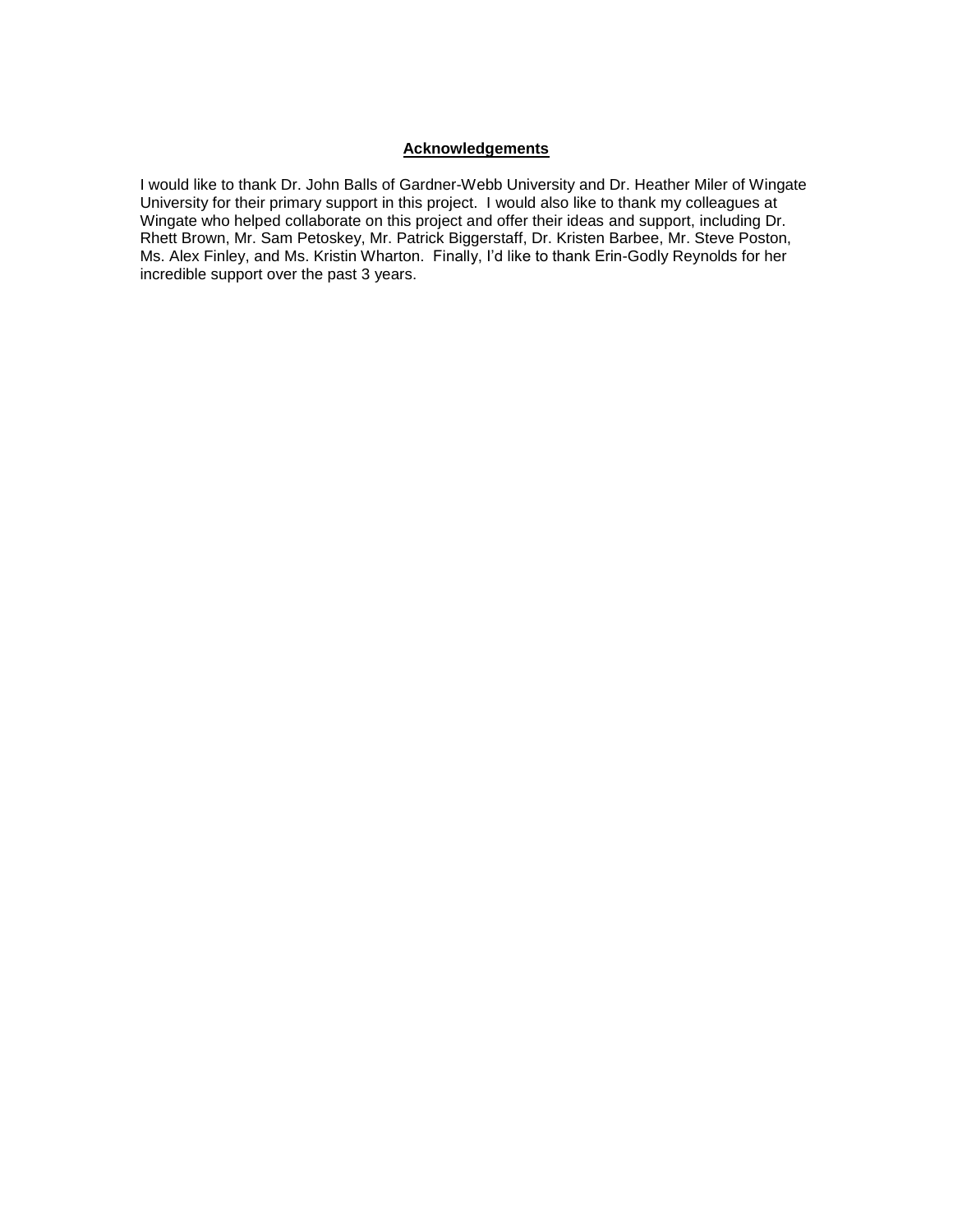#### **Abstract**

Risk Factors and Interventions Associated with Sophomore Retention at a Small, Private Institution. Reynolds, Michael Patrick, 2017, Consultancy Project, Gardner-Webb University, Digital Commons/Retention, Sophomore

Analyzing the "sophomore slump" has plagued researchers for decades. This consultancy project analyzed some quantitative and qualitative data from a small, private university and developed key recommendations to help address sophomore attrition. The analysis contained a quantitative component which led to the collection of student profiles that were used to examine specific phenomenon from a more qualitative perspective. Through the process, the project underwent constant revision but maintained the initial scope and boundaries. Work plans, financial assessments, and risk mitigation plans were developed throughout the lifecycle of the project and communicated to key stakeholders. Several challenges included the collection of qualitative data as well as waning support from the university administration concerning the effectiveness of retention planning. The resulting recommendations included (1) reexamining the pre-nursing pathway and academic advising, (2) releasing non-scholarship athletes from all the requirements of scholarship athletes, particularly while out of season, (3) reevaluation of words like "home" and "family" as part of university marketing, (4) releasing additional discretionary financial aid sums to target sophomores, and (5) reinvesting in personnel and infrastructure for the Office of Student Success.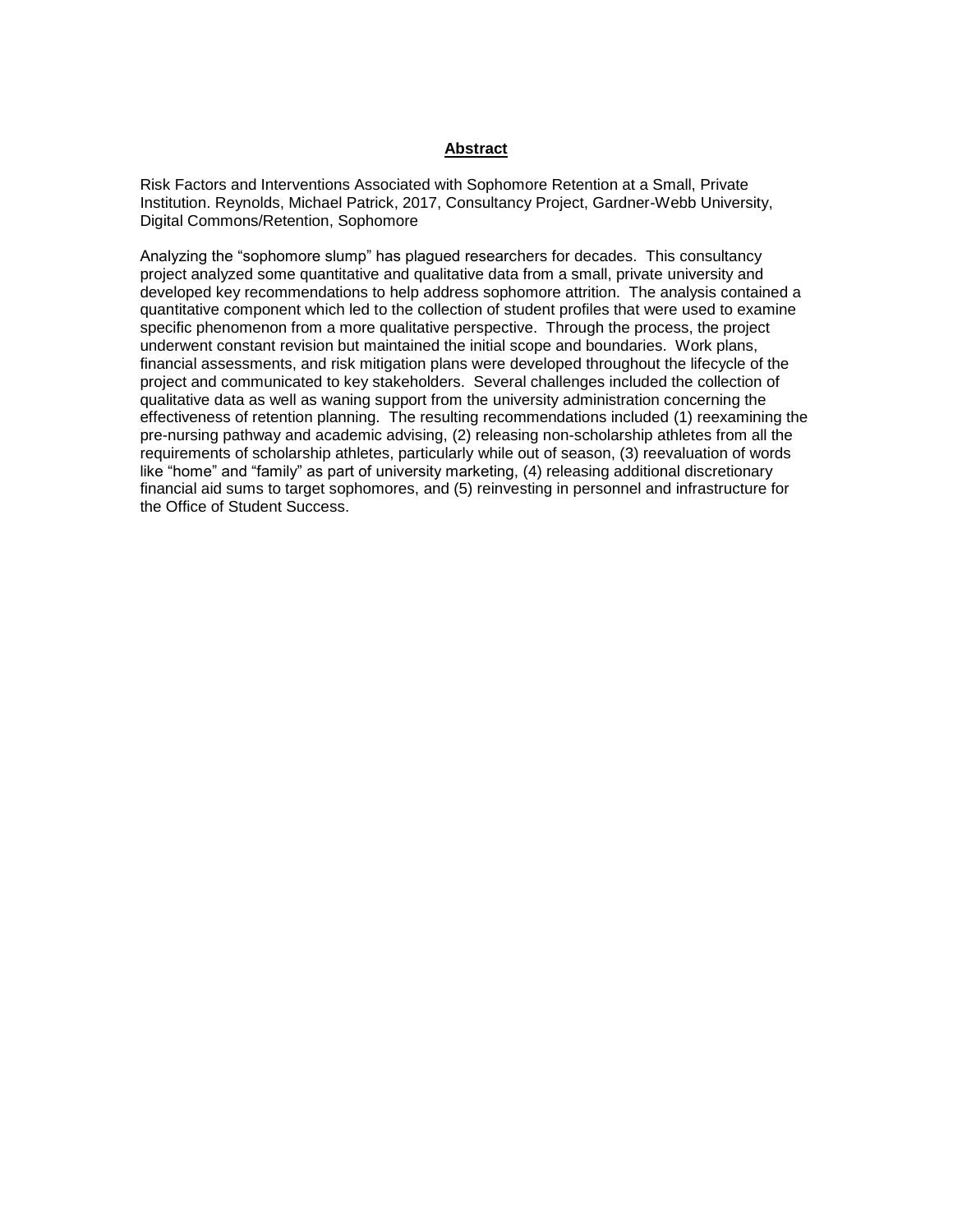#### **Table of Contents**

| 1.1<br>1.2<br>1.3<br>$\mathbf{2}$<br>2.1<br>2.1.1<br>2.1.2<br>2.1.3<br>2.2<br>2.2.1<br>2.2.2<br>2.2.3<br>2.3<br>3<br>3.1<br>3.2<br>4<br>4.1<br>4.2<br>4.3<br>4.4<br>4.4.1<br>4.4.2<br>5<br>6<br>7<br>8<br>9<br>9.1<br>9.2<br>9.3<br>11<br>12 | $\mathbf 1$ |  |  |  |  |  |  |
|----------------------------------------------------------------------------------------------------------------------------------------------------------------------------------------------------------------------------------------------|-------------|--|--|--|--|--|--|
|                                                                                                                                                                                                                                              |             |  |  |  |  |  |  |
|                                                                                                                                                                                                                                              |             |  |  |  |  |  |  |
|                                                                                                                                                                                                                                              |             |  |  |  |  |  |  |
|                                                                                                                                                                                                                                              |             |  |  |  |  |  |  |
|                                                                                                                                                                                                                                              |             |  |  |  |  |  |  |
|                                                                                                                                                                                                                                              |             |  |  |  |  |  |  |
|                                                                                                                                                                                                                                              |             |  |  |  |  |  |  |
|                                                                                                                                                                                                                                              |             |  |  |  |  |  |  |
|                                                                                                                                                                                                                                              |             |  |  |  |  |  |  |
|                                                                                                                                                                                                                                              |             |  |  |  |  |  |  |
|                                                                                                                                                                                                                                              |             |  |  |  |  |  |  |
|                                                                                                                                                                                                                                              |             |  |  |  |  |  |  |
|                                                                                                                                                                                                                                              |             |  |  |  |  |  |  |
|                                                                                                                                                                                                                                              |             |  |  |  |  |  |  |
|                                                                                                                                                                                                                                              |             |  |  |  |  |  |  |
|                                                                                                                                                                                                                                              |             |  |  |  |  |  |  |
|                                                                                                                                                                                                                                              |             |  |  |  |  |  |  |
|                                                                                                                                                                                                                                              |             |  |  |  |  |  |  |
|                                                                                                                                                                                                                                              |             |  |  |  |  |  |  |
|                                                                                                                                                                                                                                              |             |  |  |  |  |  |  |
|                                                                                                                                                                                                                                              |             |  |  |  |  |  |  |
|                                                                                                                                                                                                                                              |             |  |  |  |  |  |  |
|                                                                                                                                                                                                                                              |             |  |  |  |  |  |  |
|                                                                                                                                                                                                                                              |             |  |  |  |  |  |  |
|                                                                                                                                                                                                                                              |             |  |  |  |  |  |  |
|                                                                                                                                                                                                                                              |             |  |  |  |  |  |  |
|                                                                                                                                                                                                                                              |             |  |  |  |  |  |  |
|                                                                                                                                                                                                                                              |             |  |  |  |  |  |  |
|                                                                                                                                                                                                                                              |             |  |  |  |  |  |  |
|                                                                                                                                                                                                                                              |             |  |  |  |  |  |  |
|                                                                                                                                                                                                                                              |             |  |  |  |  |  |  |
|                                                                                                                                                                                                                                              |             |  |  |  |  |  |  |
|                                                                                                                                                                                                                                              |             |  |  |  |  |  |  |
|                                                                                                                                                                                                                                              |             |  |  |  |  |  |  |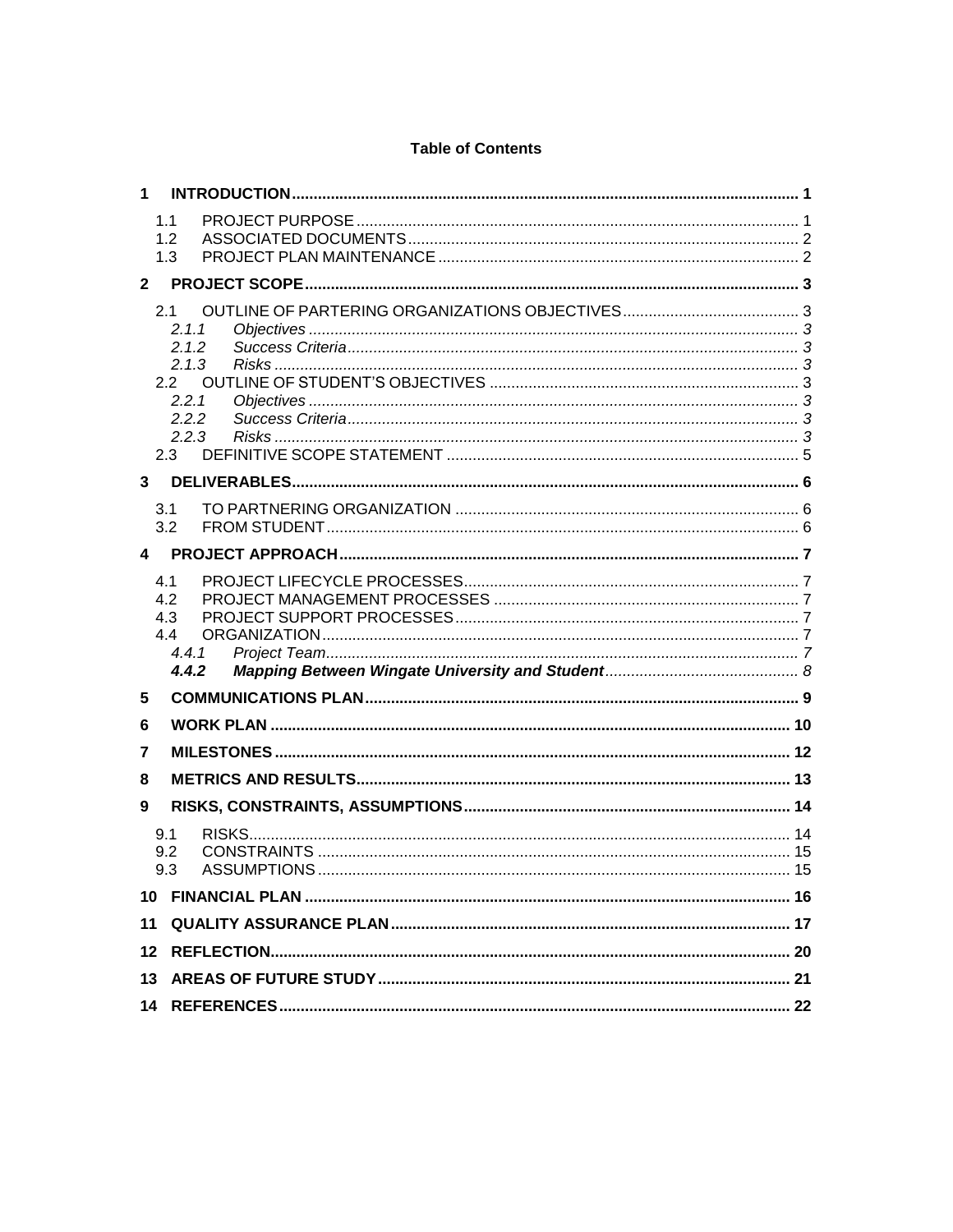#### <span id="page-5-0"></span>**1 Introduction**

#### <span id="page-5-1"></span>*1.1 Project Purpose*

On the national landscape of higher education, retention has become a marker social, political, and economic issue. Politicians use retention and graduation rates as indicators of an institution's success (and ultimately, as a requirement for funding). Economists see the amount of student loan debt accumulated by students who never complete their degree and shudder to consider the economic stranglehold this level of debt will have on future spending and the health of the economy. For a variety of reasons, students find college is not what they anticipated it would be and are leaving institutions of higher education at an alarming level.

While students leave college for a variety of factors, several issues have risen to the top, as institutions seek solutions to their retention problems. In general, the "Sophomore Slump," has long been a target of researchers. For many years, institutions collectively poured millions of dollars into the first-year experience, working to address the obvious transition issues associated with moving from high school to college. Unfortunately, much of the hard-earned gains made during the first year have been mitigated by less than stellar return rates from the sophomore to junior year of retention.

In the Spring of 2014, Wingate University worked with an outside consultant, Dr. Peter Mitchell, to address the university retention rate. As a result of this trustee initiative, Dr. Mitchell produced a "Comprehensive Retention Plan" aimed at addressing retention from a variety of perspectives, using data from 2010, 2011, and 2012 (Mitchell, 2014). Part of this plan specifically identified the sophomore year as an area in which the university must invest time and energy.

According to institutional data, Wingate University compares favorably with peer institutions from a first-year retention perspective, retaining students at an approximate rate of 73-75%; however, the university loses on average another 18% of any given cohort in the sophomore year as well, bringing the overall first year to junior retention rate to 55%, which leads to an average 6-year graduation rate of approximately 45%. The table below shows how Wingate compares in overall 6-year graduation rates.

| <b>Retention and</b><br><b>Progression Rates</b> | 2012 6-Year<br><b>Grad Rate</b> | % Full-Time 2010<br><b>Freshmen Who Returned</b><br>in 2011-12 | Number of Full-Time<br>Freshmen in the 2006<br>Cohort | % Full-Time Freshmen<br>in the 2006 Entering<br><b>Class</b> | 4-Year | 5-Year<br>Grad Rate   Grad Rate | 6-Year<br><b>Grad Rate</b> | Transfer-Out<br>Rate | % Still<br>Enrolled |
|--------------------------------------------------|---------------------------------|----------------------------------------------------------------|-------------------------------------------------------|--------------------------------------------------------------|--------|---------------------------------|----------------------------|----------------------|---------------------|
| <b>Wofford College</b>                           | 83.8%                           | 87%                                                            | 377                                                   | 95%                                                          | 79.3%  | 83.3%                           | 83.8%                      | $\sim$               | $\blacksquare$      |
| <b>Elon University</b>                           | 83.4%                           | 90%                                                            | 1.283                                                 | 93%                                                          | 77.2%  | 82.6%                           | 83.4%                      | $\blacksquare$       | 0.3%                |
| <b>Furman University</b>                         | 82.9%                           | 89%                                                            | 683                                                   | 93%                                                          | 79.1%  | 82.6%                           | 82.9%                      | 10.2%                | 0.3%                |
| Queens University of<br>Charlotte                | 52.4%                           | 70%                                                            | 233                                                   | 47%                                                          | 44.6%  | 51.5%                           | 52.4%                      | $\sim$               | 0.4%                |
| Gardner-Webb<br><b>University</b>                | 45.2%                           | 70%                                                            | 407                                                   | 45%                                                          | 32.4%  | 43.2%                           | 45.2%                      | $\sim$               | 0.5%                |
| <b>Wingate University</b>                        | 44.9%                           | 75%                                                            | 385                                                   | 81%                                                          | 39.5%  | 41.6%                           | 44.9%                      | $\sim$               | $\sim$              |

(Source: www.collegeresults.org)

In his examination of the data, Mitchell (2014) also noted, "What is particularly disconcerting is that the attrition during the sophomore year is similar for ALL students. One would expect the strongest academic students (over 3.5 HS GPA) to have higher sophomore to junior retention, but that is not the case" (p. 1).

As a result, the institution experiences a retention deficit "across the board" with sophomore students. Given the nature of the retention issue, in the statement of problem, it will be essential to make an assessment of student retention from a wide variety of areas including academic,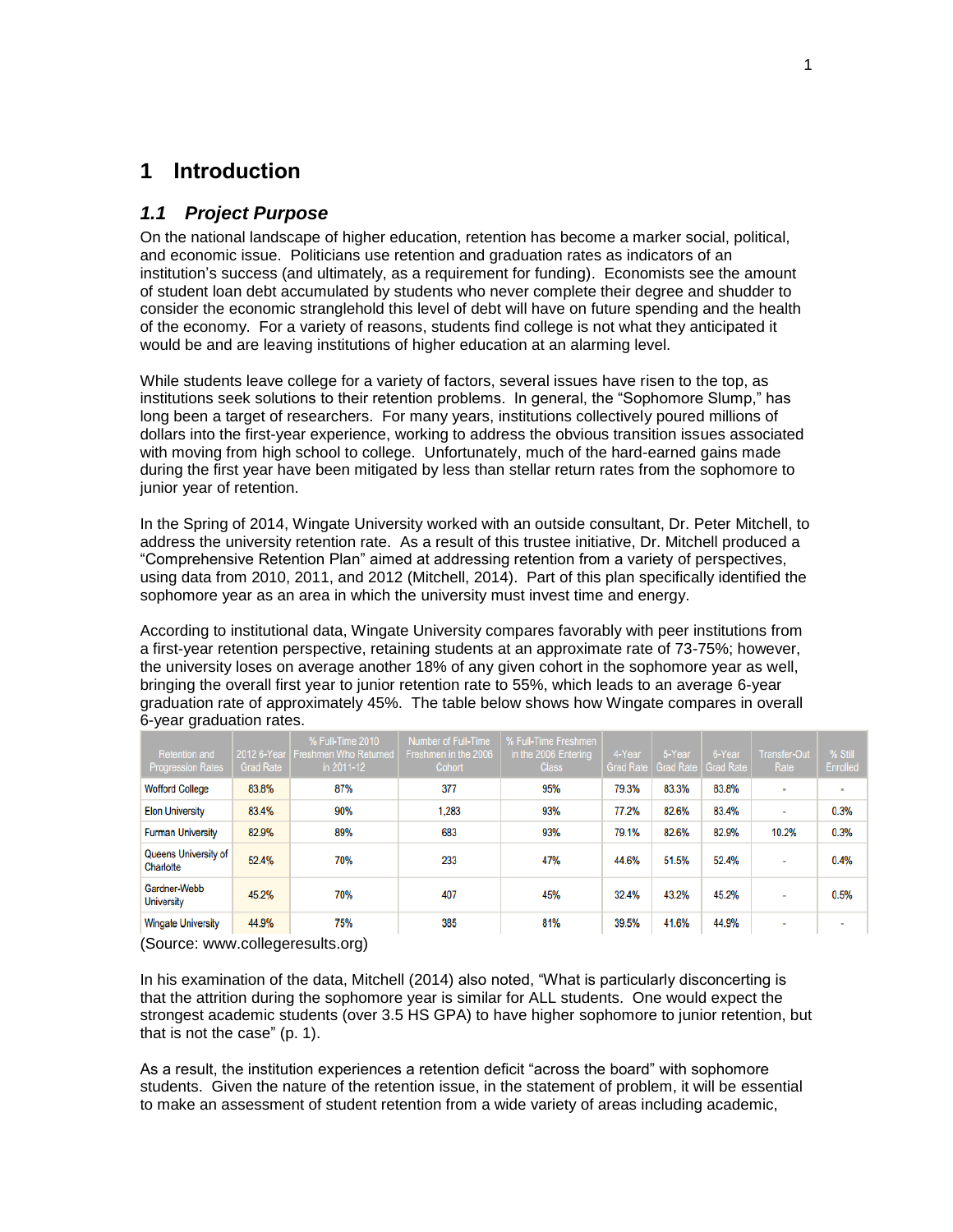social, and financial. It may also follow that the "solution" to sophomore retention is not simply one or two initiatives that will impact a large number of students, rather several smaller issues that will affect smaller populations of non-returners but in aggregate will have the desired dramatic effect on sophomore retention.

The problem articulated by Dr. Mitchell is the impetus for this consultancy project. Given that the institution has a demonstrated problem with sophomore retention and given the statistically significant nature of the data, the first goal of this consultancy project will be to address the "Why." Why do so many students leave the institution after their third and fourth semesters? Given that there seem to be no single demographic issue (socioeconomic status, GPA, etc.), this analysis will seek to understand sophomore retention on a very practical level. A qualitative and quantitative analysis will address academic factors (academic advising and academic pathways, major selection and fit, research opportunities, academic performance), along with social issues (student engagement and fit, institutional environment), along with financial issues (unmet financial need, balance issues, indebtedness). This instrument will be developed for use in contacting students who have left the university during after their third or fourth semester (retroactively) and moving forward, simultaneously with their leaving the institution.

#### <span id="page-6-0"></span>*1.2 ASSOCIATED DOCUMENTS*

Milestones 1-10

#### <span id="page-6-1"></span>*1.3 PROJECT PLAN MAINTENANCE*

Project changes were made and approved each semester by both the project advisor, Dr. Balls, and as needed with the Site Advisor, Dr. Heather Miller.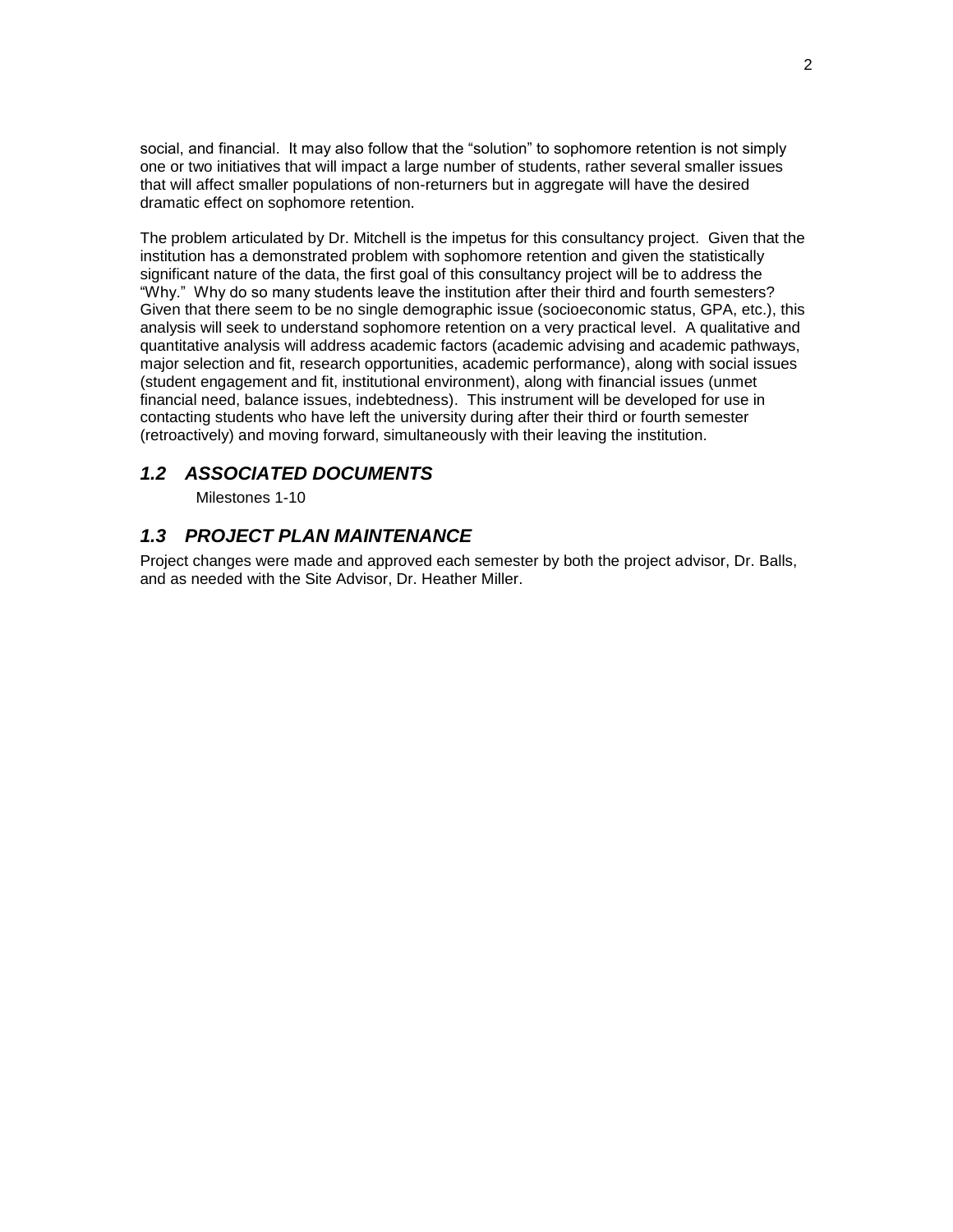### <span id="page-7-0"></span>**2 Project Scope**

#### <span id="page-7-1"></span>*2.1 OUTLINE OF PARTERING ORGANIZATIONS OBJECTIVES*

#### <span id="page-7-2"></span>2.1.1 Objective

The objective for Wingate University is to develop a list of credible interventions that may help encourage sophomore retention.

#### <span id="page-7-3"></span>2.1.2 Success Criteria

Success for this project will be measured in a number of real, tangible, potential solutions with rationale contained in the summary document.

#### <span id="page-7-4"></span>2.1.3 Risks

There are no significant risks to the partnering organization.

#### <span id="page-7-5"></span>*2.2 OUTLINE OF STUDENT'S OBJECTIVES*

#### <span id="page-7-6"></span>2.2.1 Objectives

- 1. This project will help Wingate University administrators gain a deeper understanding of the factors that contribute to sophomore attrition through quantitative profile analysis, resulting in the production of a pre-field research assessment and Student Risk Profile.
- 2. This project will result in a qualitative analysis of non-returning sophomore students to determine the factors that put a student most at risk to leave the institution during their sophomore year.
- 3. This project will result in the production of a comprehensive report of the research findings, along with at least two recommended solutions for each major risk factor.

#### <span id="page-7-7"></span>2.2.2 Success Criteria

- 1. This project will help Wingate University administrators gain a deeper understanding of the factors that contribute to sophomore attrition through quantitative profile analysis, resulting in the production of a pre-field research assessment and Student Risk Profile.
- 2. This project will result in a qualitative analysis of at least 15 students to determine the factors that put a student most at risk to leave the institution during their sophomore year by the end of May of 2017.
- 3. This project will result in the production of a comprehensive report of the research findings, along with at least two recommended solutions for each major risk factor identified by the end of June 2017.

#### <span id="page-7-8"></span>2.2.3 Risks

1. This project will result in a qualitative analysis to determine the factors that put a student most at risk to leave the institution during their sophomore year.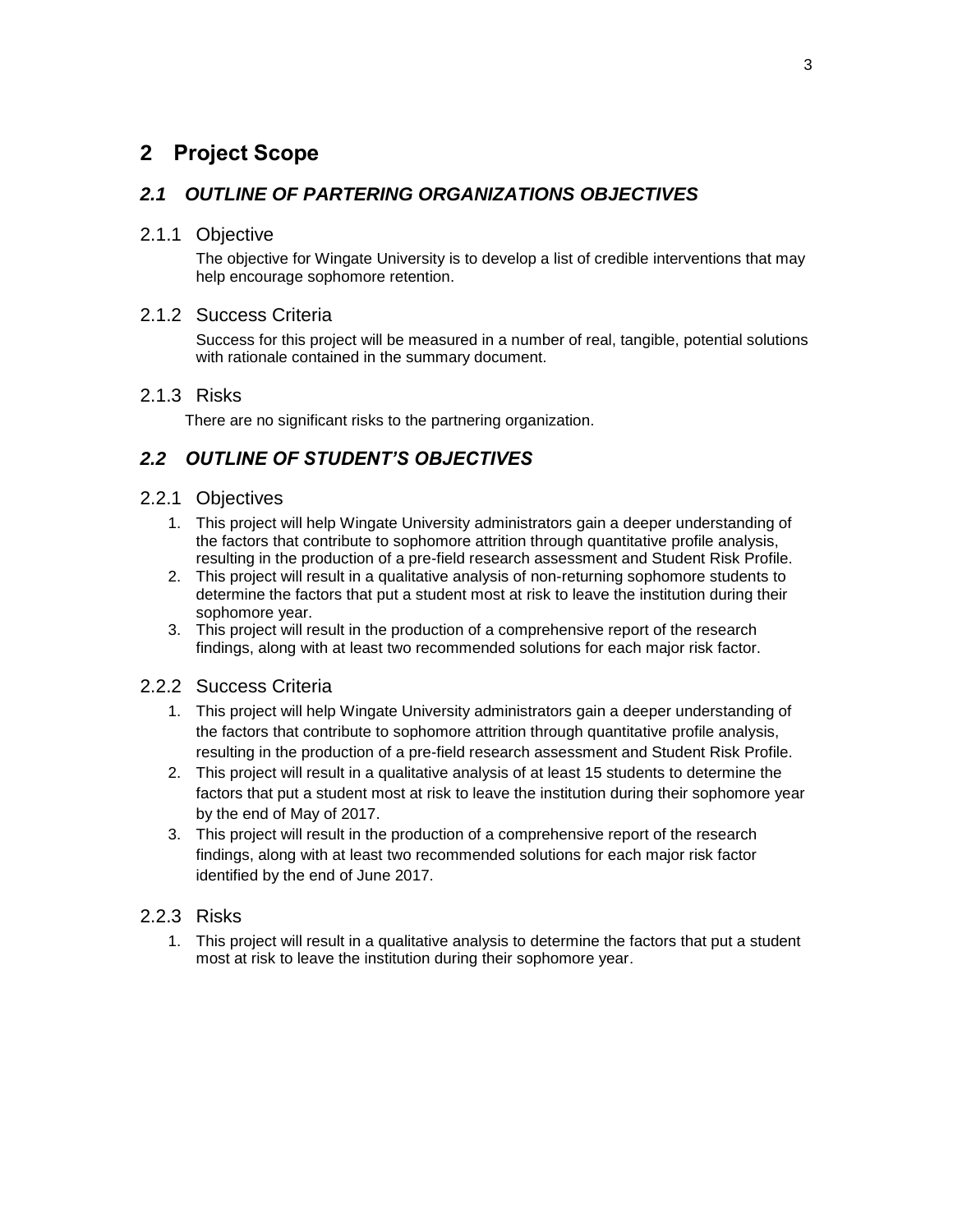| Area                 | Impact        | Vulnerability | Likelihood    | <b>Final Risk</b> |
|----------------------|---------------|---------------|---------------|-------------------|
| Conduct              | <b>HIGH</b>   | LOW.          | <b>MEDIUM</b> | <b>MEDIUM</b>     |
| Qualitative          |               |               |               |                   |
| Analysis             |               |               |               |                   |
| Identify at least    | LOW           | <b>MEDIUM</b> | LOW           | LOW               |
| 25 students          |               |               |               |                   |
| <b>Identify Risk</b> | <b>MEDIUM</b> | <b>MEDIUM</b> | ∟ow           | <b>MEDIUM</b>     |
| Factors              |               |               |               |                   |
| By December          | .ow           | -OW           | ∟ow           | .OW               |
| 2016                 |               |               |               |                   |

RISK MITIGATION AND CONTINGENCY for MEDIUM and HIGH

| <b>OBJECTIVE</b>                   | <b>RISK FACTORS</b>                                                                                                                                 | <b>RISK MITIGATION</b>                                                                                                                                                                                         |
|------------------------------------|-----------------------------------------------------------------------------------------------------------------------------------------------------|----------------------------------------------------------------------------------------------------------------------------------------------------------------------------------------------------------------|
| Conduct<br>Qualitative<br>Analysis | Poor assessment<br>$\bullet$<br>instrument<br>Lack of participants<br>$\bullet$<br>Lack of Quantitative Data<br>to inform qualitative<br>assessment | Identify other instruments with<br>similar end goals<br>Expand pool to include<br>$\bullet$<br>sophomore attrition from<br>previous semesters<br>Shift quantitative data to<br>$\bullet$<br>purely qualitative |
| <b>Identify Risk</b><br>Factors    | Insufficient information to<br>$\bullet$<br>draw conclusions<br>Non representative pool<br>٠                                                        | <b>Expand Factor Analysis</b><br>$\bullet$<br>Expand pool in systematic<br>$\bullet$<br>way to gain more<br>heterogeneous pool                                                                                 |

2. This project will result in the production of a comprehensive report of the research findings, along with at least two recommended solutions for each major risk factor identified.

| Area              | Impact        | Vulnerability | Likelihood    | <b>Final Risk</b> |
|-------------------|---------------|---------------|---------------|-------------------|
| Produce           | HIGH          |               | .OV           |                   |
| Comprehensive     |               |               |               |                   |
| Report            |               |               |               |                   |
| Recommend at      | <b>MEDIUM</b> | <b>MEDIUM</b> | <b>MEDIUM</b> | <b>MEDIUM</b>     |
| least 2 solutions |               |               |               |                   |
| By May of 2017    |               |               |               |                   |

RISK MITIGATION AND CONTINGENCY for MEDIUM and HIGH

| <b>OBJECTIVE</b>                  | <b>RISK FACTORS</b>                                                                        | <b>RISK MITIGATION</b>                                                                                                                                                                            |
|-----------------------------------|--------------------------------------------------------------------------------------------|---------------------------------------------------------------------------------------------------------------------------------------------------------------------------------------------------|
| Recommend at<br>least 2 solutions | Insufficient<br>$\bullet$<br>Data<br>Lack of<br>conclusion<br>Single uniform<br>conclusion | Recommendation to rerun qualitative<br>instrument in future semesters to<br>triangulate findings<br>Identify additional factors through<br>٠<br>research, anecdote, statistical analysis,<br>etc. |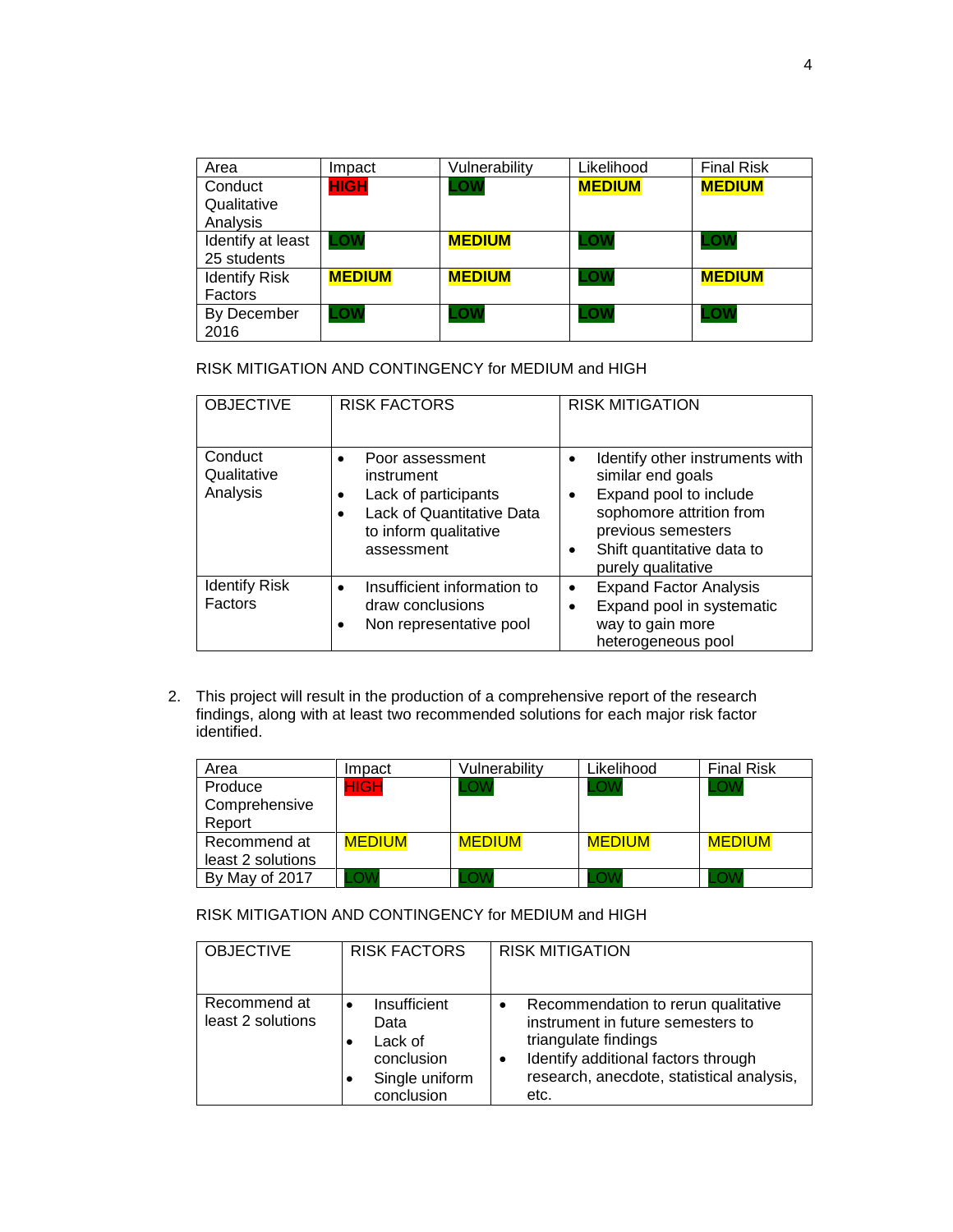#### <span id="page-9-0"></span>*2.3 DEFINITIVE SCOPE STATEMENT*

The scope of this project was specifically to address students who returned to the institution for their third semester but who do not plan to return for their fifth semester. Areas that lay expressly outside the scope include the following:

- a. First-year Retention
- b. W'Engage Sophomore Travel Program (Quality Enhancement Plan)
- c. Assessment of Current Strategy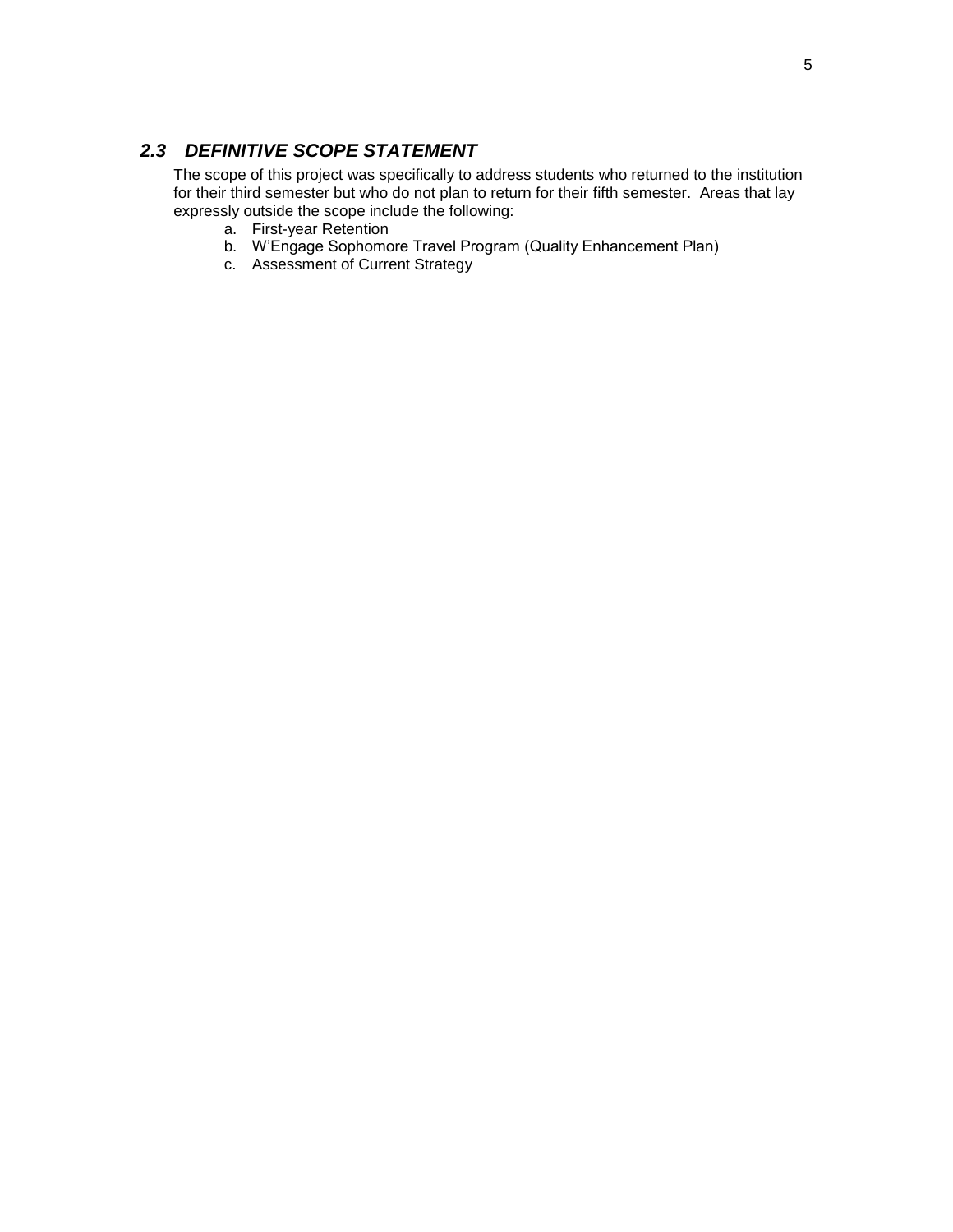### <span id="page-10-0"></span>**3 Deliverables**

#### <span id="page-10-1"></span>*3.1 TO PARTNERING ORGANIZATION*

This project will result in the production of a comprehensive report of the research findings, along with at least two recommended solutions for each major risk factor. The report will contain the following:

- I. Introduction<br>II. Methodology
- Methodology
- III. Recommendations with Rationale
	- a. Pre-Nursing Track
	- b. Non-Scholarship Athletes
	- c. Financial Aid
	- d. "Home" Marketing
	- e. System Organization
- IV. Conclusion and Next Steps

#### <span id="page-10-2"></span>*3.2 FROM STUDENT*

There are no deliverables to the student.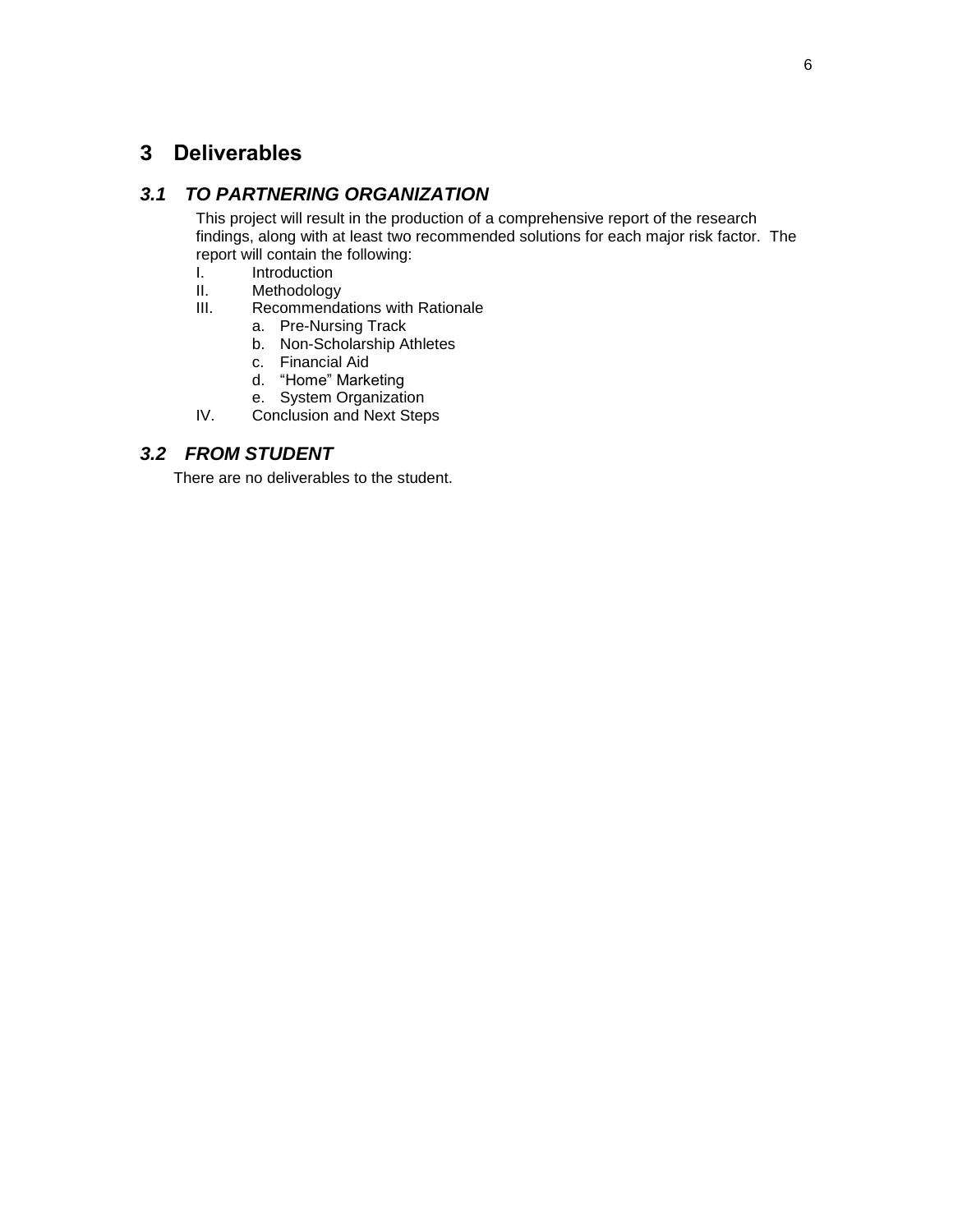### <span id="page-11-0"></span>**4 Project Approach**

#### <span id="page-11-1"></span>*4.1 PROJECT LIFECYCLE PROCESSES*

The project was conceived approximately three years ago as a way to engage the organization in some deeper learning with regard to the experience of sophomore students. From an organizational approach, the first 2 years were spent researching sophomore retention, initiatives, and high-impact practices. Following the Spring 2016 semester, the focus of the project shifted to the quantitative information available. Profiles were developed during the Fall 2016 semester from quantitative data pulled from the Fall 2015 cohort. Those profiles were used as the basis for the development of qualitative questions used to interview students from the Fall 2015 cohort who self-identified as not returning to the institution. Throughout the process, the institution was kept abreast of activities through the form of update meetings with the site coordinator, Dr. Heather Miller, as well as other university constituents.

#### <span id="page-11-2"></span>*4.2 PROJECT MANAGEMENT PROCESSES*

Project management occurred through a variety of processes, including a review each semester with the project advisor, Dr. John Balls, and the project site coordinator, Dr. Heather Miller. Each semester, new milestones encouraged the development of additional pieces of the project. Revisions were made yearly, as additional information became available. As an example, further development of the quantitative and qualitative processes was pushed back until after the Spring 2016 semester to benefit and align with the research methodology track included in the Doctor of Education in Organizational Leadership curriculum.

#### <span id="page-11-3"></span>*4.3 PROJECT SUPPORT PROCESSES*

The major project support process encountered during this project centered around data gathering. The two main areas of support for this include data gathered from the office of institutional research and the office of student success. The office of institutional research provided an extensive database of information, while the office of student success provided quantitative and qualitative information from non-returning students.

#### <span id="page-11-4"></span>*4.4 ORGANIZATION*

#### <span id="page-11-5"></span>4.4.1 Project Team

| Name                | Role                                    |
|---------------------|-----------------------------------------|
| Michael Reynolds    | <b>Project Coordinator</b>              |
| Dr. John Balls      | Project Advisor                         |
| Dr. Heather Miller  | Site/Organization Coordinator           |
| Mr. Sam Petoskey    | <b>Quantitative Analysis Consultant</b> |
| Ms. Kristin Wharton | Quantitative/Qualitative Analysis       |
|                     | Consultant                              |
| Dr. Kristen Barbee  | <b>Recommendation Consultant</b>        |
| Ms. Alex Finley     | <b>Recommendation Consultant</b>        |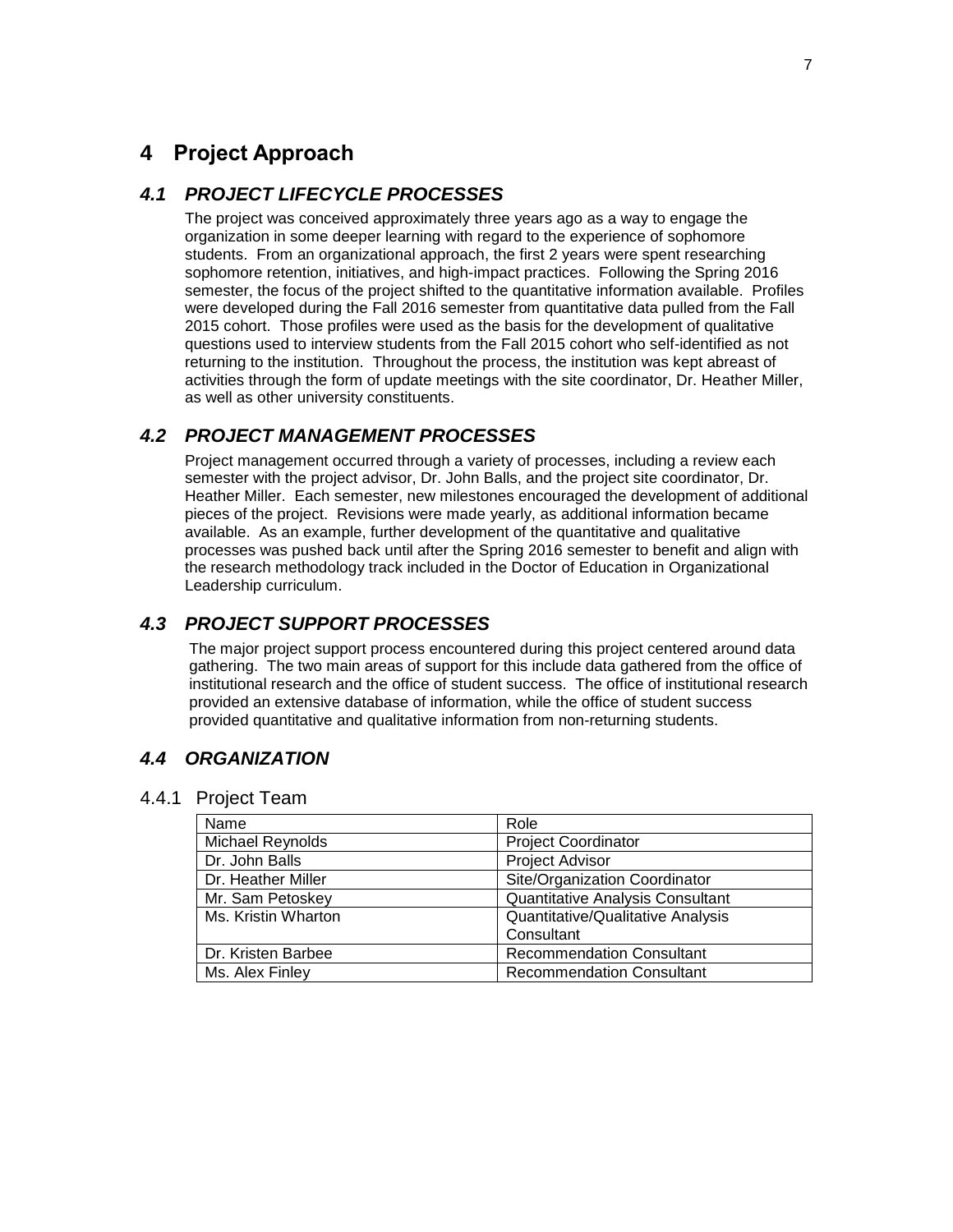

#### <span id="page-12-0"></span>4.4.2 Mapping Between Wingate University and Student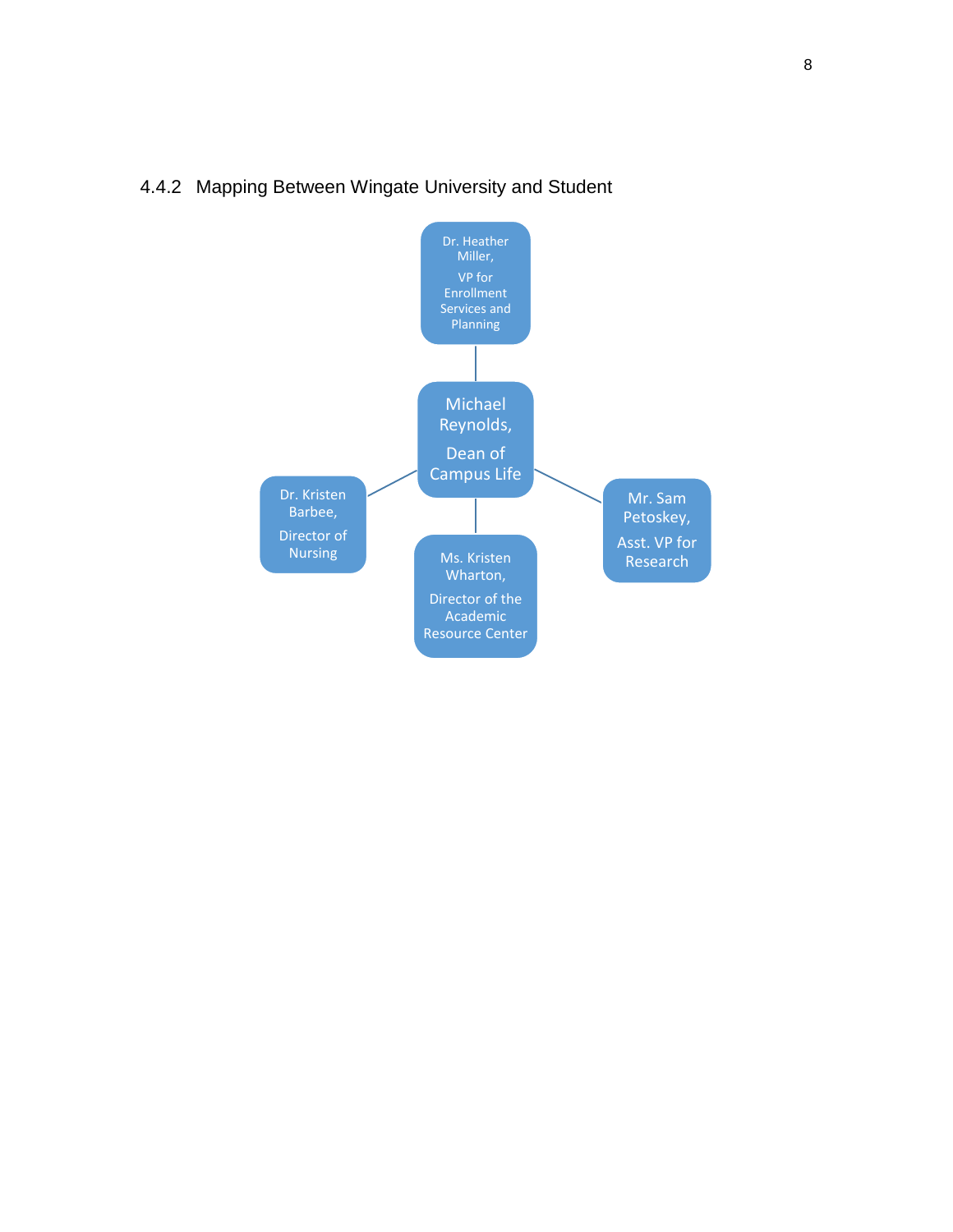# <span id="page-13-0"></span>**5 Communications Plan**

|                        | What info do they   |                                       |                       |                        |
|------------------------|---------------------|---------------------------------------|-----------------------|------------------------|
| Who - stakeholder      | <b>Ineed</b>        | Why do they need it                   | When will they get it | How will they get it   |
| Dr. Heather Miller, VP | Complete Summary;   |                                       |                       |                        |
| for Enrollment and     | Ongoing project     |                                       |                       |                        |
| Planning               | updates             | Dr. Miller is the Site Coordinator    | June 30th; as needed  | 1-1 Meeting; Hard copy |
| Dr. Kristin Barbee.    | Recommendations     | Dr. Barbee is the Director of the     |                       |                        |
| Director of Nursing    | related to Nursing  | Nursing Program                       | June 30th             | 1-1 Meeting; Hard copy |
| Mr. Sam Petoskey,      | Summary of Analysis |                                       |                       |                        |
| Asst. VP for Reseach   | ad Recommendations  | To present qualitative findings       | Week of June 20th     | 1-1 Meeting            |
|                        |                     | Ms. Wharton is currently in charge    |                       |                        |
| Ms. Kristen Wharton.   | Summary of Analysis | of the institutional exity survey and |                       |                        |
| Director of the ARC    | ad Recommendations  | student success initiatives           | Week of June 20th     | 1-1 Meeting            |
| Ms. Alex Finley,       |                     |                                       |                       |                        |
| Director of Academic   | Summary of Analysis | Ms. Finley is currently in charge of  |                       |                        |
| Advising               | ad Recommendations  | the institutional academic advising   | Week of June 20th     | 1-1 Meeting            |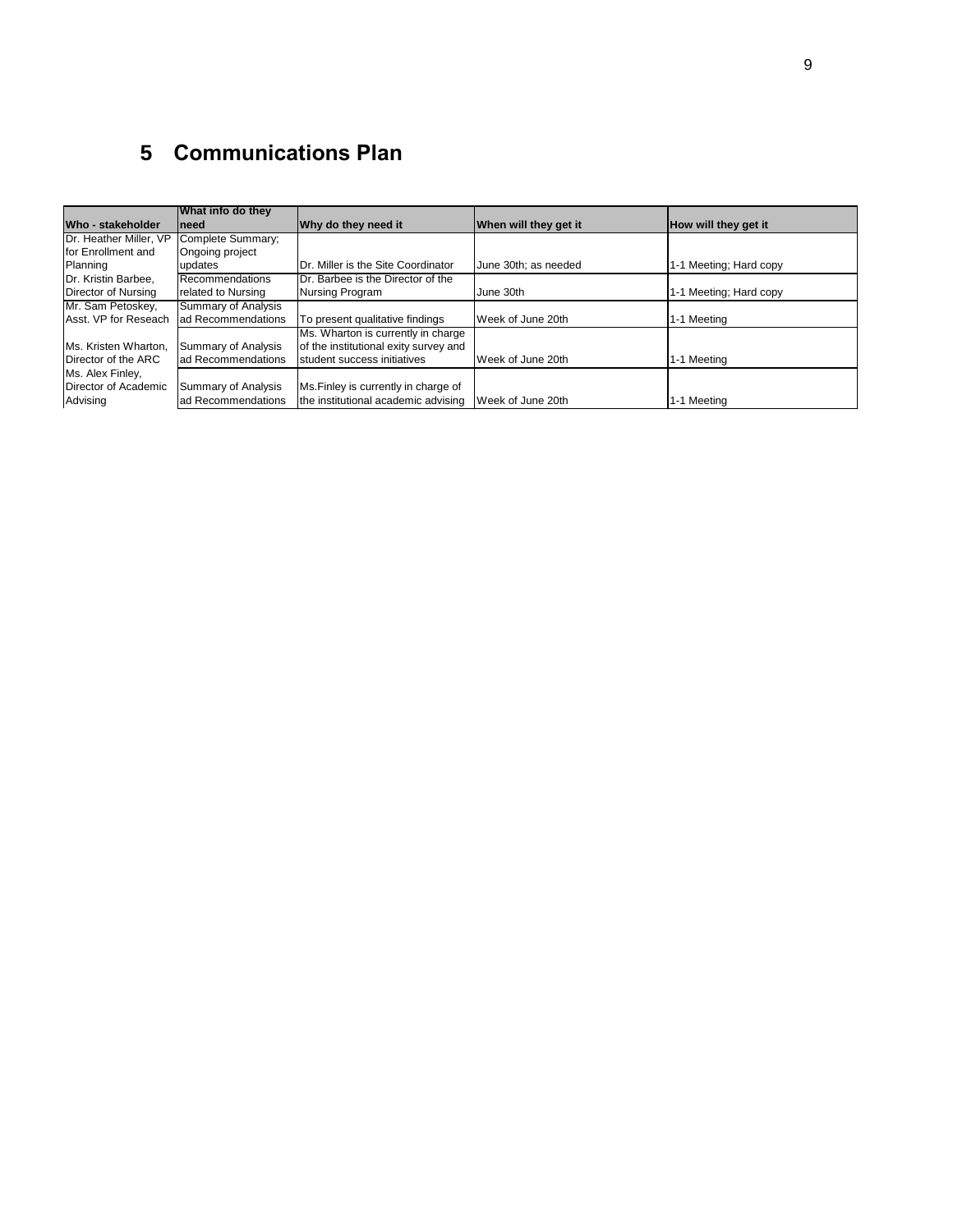# <span id="page-14-0"></span>**6 Work Plan**

| <b>Objective</b>                                                                                                                                                                                                                                                                 | <b>Task</b>                                  | <b>Sub Task</b>                                                    | <b>Begin</b><br>date | <b>End</b><br>date |
|----------------------------------------------------------------------------------------------------------------------------------------------------------------------------------------------------------------------------------------------------------------------------------|----------------------------------------------|--------------------------------------------------------------------|----------------------|--------------------|
| 1. Produce a pre field-<br>research risk factor<br>assessment and Student<br>Risk Profile template to<br>gain a deeper<br>understanding of the<br>factors that contribute to<br>sophomore retention by<br>the end of December<br>2016 to gain most up to<br>date returning data. |                                              |                                                                    |                      |                    |
|                                                                                                                                                                                                                                                                                  | Pre-Field<br>Assessment<br>and<br>Production |                                                                    | 9/15/16              | 2/1/17             |
|                                                                                                                                                                                                                                                                                  |                                              | Profile Development                                                | 9/15/16              | 10/15/16           |
|                                                                                                                                                                                                                                                                                  |                                              | Develop Criteria for<br>Profile                                    | 9/15//2016           | 12/1/16            |
|                                                                                                                                                                                                                                                                                  |                                              | <b>Create Profile</b><br>Template                                  | 11/15/16             | 1/15/17            |
|                                                                                                                                                                                                                                                                                  |                                              | Assess Aggregate<br><b>Profile Data</b>                            | 11/30/16             | 1/15/17            |
|                                                                                                                                                                                                                                                                                  |                                              | Develop Initial List of<br>Retention<br><b>Issues/Risk Factors</b> | 1/15/2017            | 2/1/17             |
|                                                                                                                                                                                                                                                                                  |                                              | Develop Qualitative<br>Assessment<br>Instrument                    | 2/1/17               | 2/15/17            |
|                                                                                                                                                                                                                                                                                  |                                              |                                                                    |                      |                    |
|                                                                                                                                                                                                                                                                                  | <b>Initial Findings</b>                      |                                                                    | 1/15/17              | 2/1/17             |
|                                                                                                                                                                                                                                                                                  |                                              | <b>Develop Presentation</b><br>of Initial Findings                 | 10/1/2015            | 10/30/2015         |
| 2. Conduct a qualitative<br>interviews to gain a<br>deeper understanding of<br>the factors that put a<br>student most at-risk to<br>leave the institution during<br>their sophomore year in<br>May of 2017                                                                       |                                              |                                                                    |                      |                    |
|                                                                                                                                                                                                                                                                                  | Field<br>Research                            |                                                                    | 4/15/17              | 5/31/17            |
|                                                                                                                                                                                                                                                                                  |                                              | <b>Conduct Field</b><br>Interviews (Fall 2015<br>cohort            | 5/1/17               | 5/31/17            |
| 3. Produce a<br>comprehensive<br>compilation of the                                                                                                                                                                                                                              |                                              |                                                                    |                      |                    |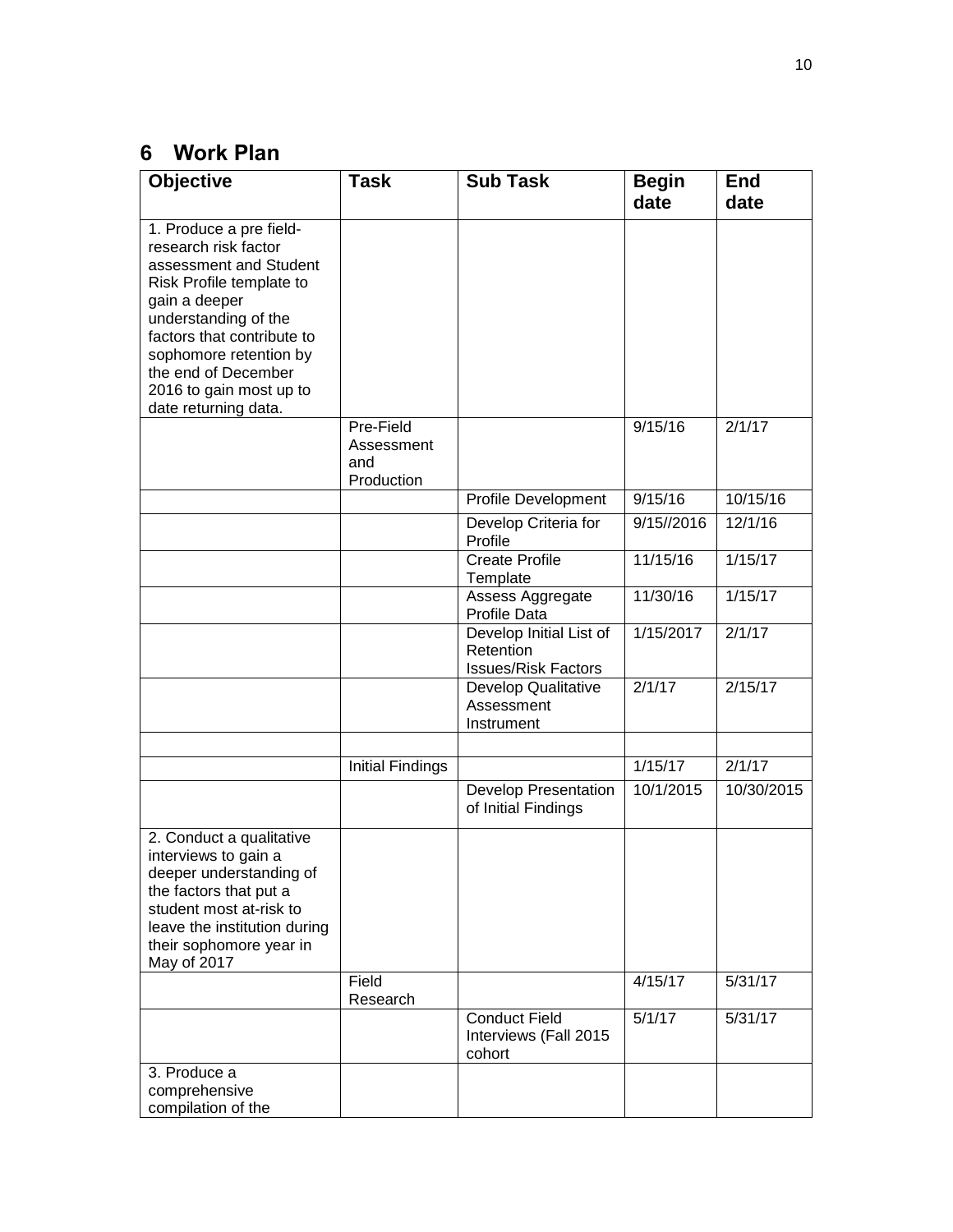| research findings, along<br>with at least 2<br>recommended solutions<br>for each major risk factor<br>identified by June 30th,<br>2017. |                                    |                                                    |           |         |
|-----------------------------------------------------------------------------------------------------------------------------------------|------------------------------------|----------------------------------------------------|-----------|---------|
|                                                                                                                                         | Post<br>Research<br>Assessment     |                                                    | 5/1/17    | 6/1/17  |
|                                                                                                                                         |                                    | <b>Identify Key</b><br><b>Stakeholders</b>         | 5/1/17    | 5/15/17 |
|                                                                                                                                         |                                    | Develop List of<br>Possible<br>Recommendations     | 5/1/17    | 5/15/17 |
|                                                                                                                                         |                                    | Solicit Feedback from<br><b>Stakeholders</b>       | 5/1/17    | 6/15/17 |
|                                                                                                                                         |                                    | Develop List of Final<br>Recommendations           | 5/1/17    | 6/15/17 |
|                                                                                                                                         | <b>Final Project</b><br>Completion |                                                    | 2/6/2017  | 7/10/17 |
|                                                                                                                                         |                                    | <b>Review Draft with</b><br><b>Stakeholders</b>    | 5/1/2017  | 6/12/17 |
|                                                                                                                                         |                                    | <b>Complete Final</b><br><b>Consultancy Report</b> | 5/22/2017 | 6/18/17 |
|                                                                                                                                         |                                    | <b>Present Final</b><br>Findings                   |           | 7/10/17 |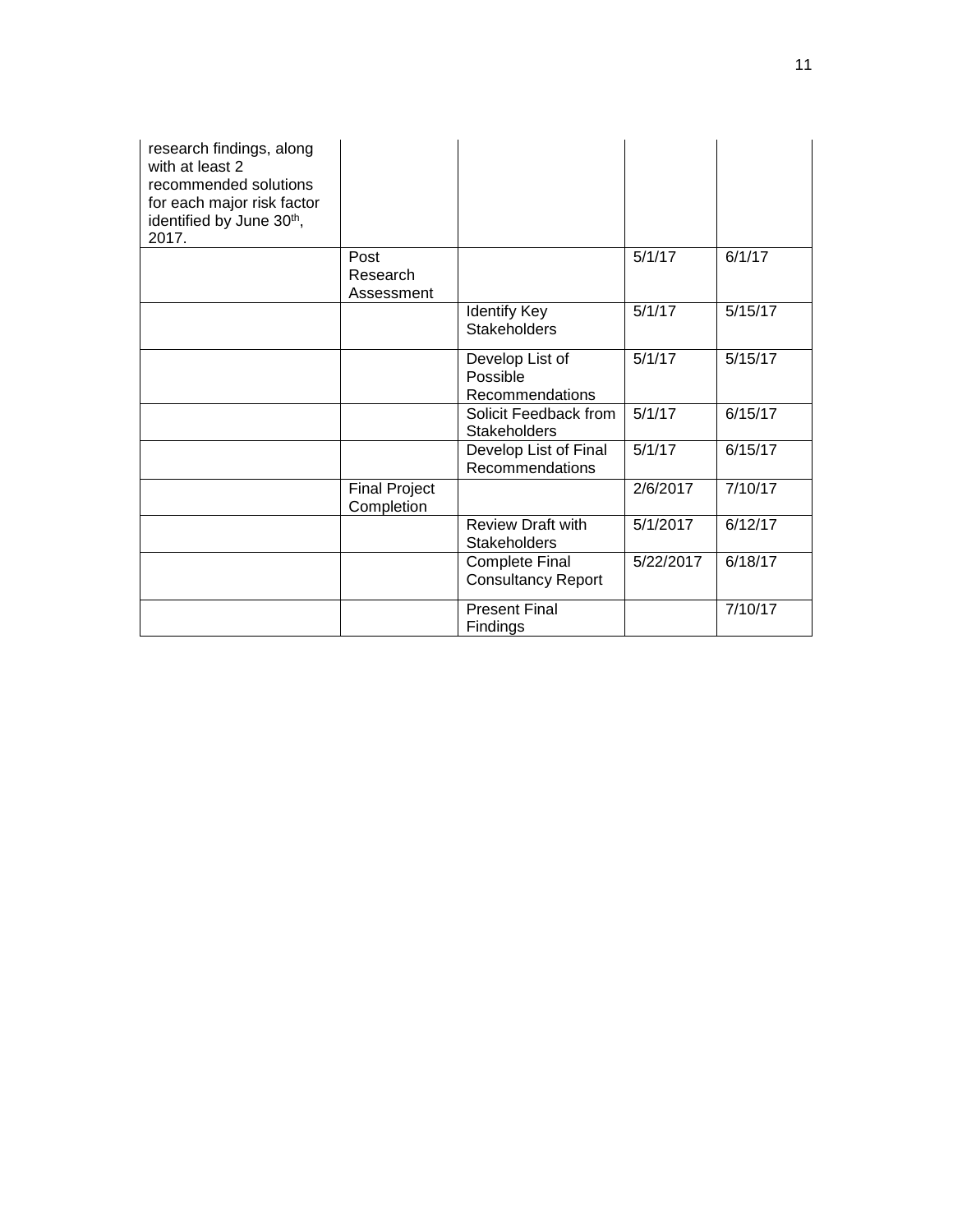# <span id="page-16-0"></span>**Milestones**

| <b>Milestone</b><br>number | <b>Title</b>                 | <b>Forecast date</b> |
|----------------------------|------------------------------|----------------------|
|                            | <b>Statement of Purpose</b>  | 12/14/2014           |
| 2                          | <b>SMART Objectives</b>      | 5/7/15               |
| 3                          | Scope                        | 5/7/15               |
| 4                          | <b>Deliverables</b>          | 7/19/15              |
| 5                          | <b>Risk Assessment</b>       | 12/4/15              |
| 6                          | <b>Key Facts/Constraints</b> | 4/30/16              |
|                            | Project Plan                 | 7/27/16              |
| 8                          | <b>Budget</b>                | 7/27/16              |
| 9                          | <b>Quality Assurance</b>     | 12/12/16             |
| 10                         | <b>Overall Performance</b>   | 4/28/17              |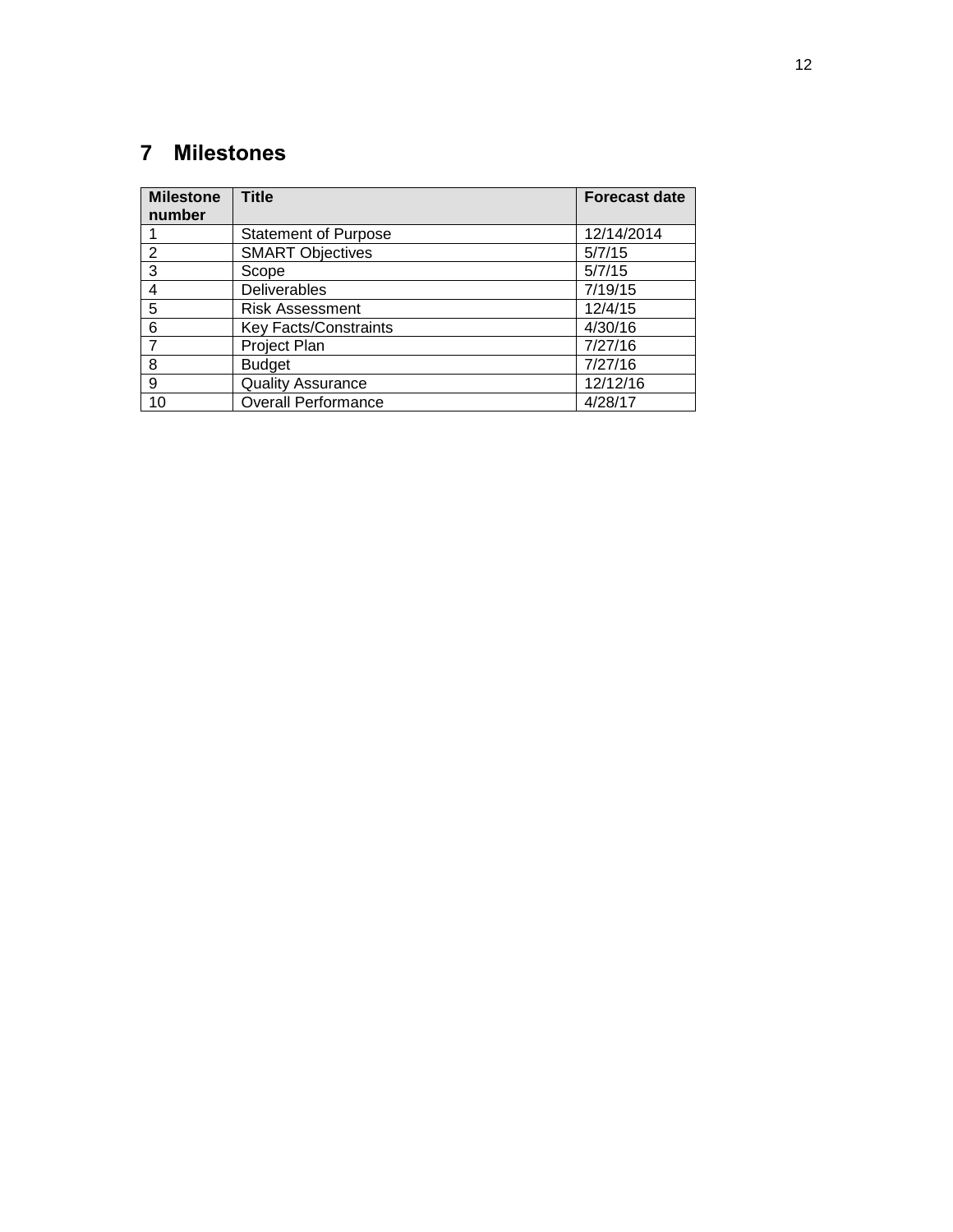### <span id="page-17-0"></span>**8 Metrics and Results**

The project resulted in written recommendations. They are as follows:

- Pre-Nursing Pathway
	- Rationale: Largest demographic by major of non-returners
		- Intervention 1: Revisit Pre-Nursing Program Pathway
		- Intervention 2: Aggressive Advising/Academic Support Program
- Co-curricular Student-Athlete
	- Rationale: Most non-returner athletes not receiving scholarship
		- Intervention 1: Increase involvement opportunities for NS athletes
		- Intervention 2: House NS Athletes of same sport together and target programming
- "Home" fatigue
	- Rationale: Admissions "Family" Marketing vs. Reality of Experience;
		- Intervention 1: Assess references to "home" and "family" from university marketing materials
		- Intervention 2: Refocus branding
- Financial Aid/Cost of Attendance
	- Rationale: Hard for students to get over the second-year hump, once debt has accumulated
		- Intervention 1: Create additional pools of aid to be used at Director of Financial Planning's discretion
		- Intervention 2: Give the Director of Financial Planning additional power to meet student financial need specifically in the sophomore year
- Student Success Data and Process
	- Rationale: Difficult to access information in real time
		- Intervention 1: Create an office to merge qualitative and quantitative data sources together in simplified process
		- Intervention 2: Hire a Director of Student Success to continually meet with these students on an ongoing basis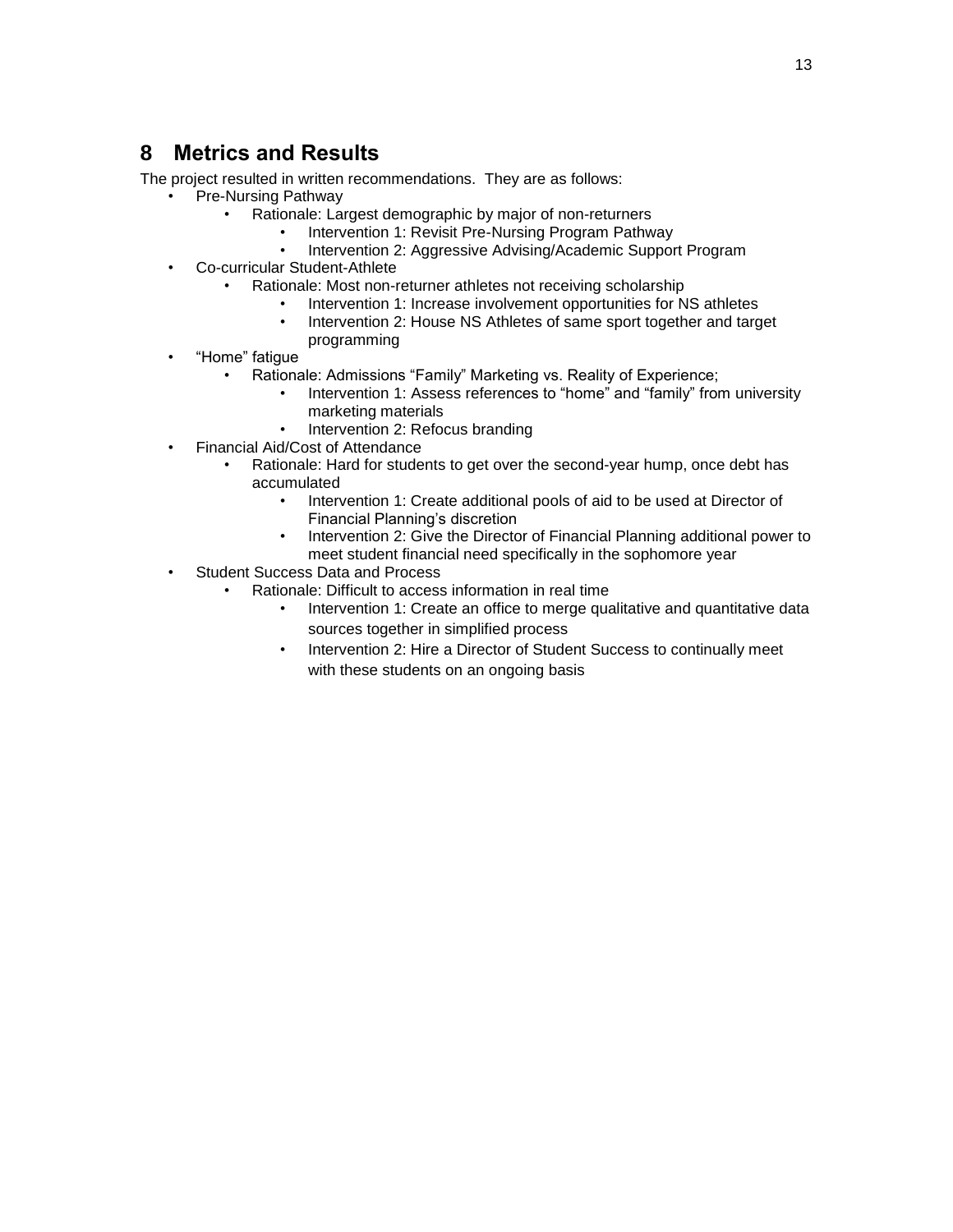# <span id="page-18-0"></span>**9 Risks, Constraints, Assumptions**

#### <span id="page-18-1"></span>*9.1 RISKS*

1. This project will result in a qualitative analysis to determine the factors that put a student most at risk to leave the institution during their sophomore year.

| Area                 | Impact        | Vulnerability | Likelihood    | <b>Final Risk</b> |
|----------------------|---------------|---------------|---------------|-------------------|
| Conduct              | <b>HIGH</b>   | LOW           | <b>MEDIUM</b> | <b>MEDIUM</b>     |
| Qualitative          |               |               |               |                   |
| Analysis             |               |               |               |                   |
| Identify at least    | .ow           | <b>MEDIUM</b> | .OW           | <b>ON</b>         |
| 25 students          |               |               |               |                   |
| <b>Identify Risk</b> | <b>MEDIUM</b> | <b>MEDIUM</b> | LOW           | <b>MEDIUM</b>     |
| Factors              |               |               |               |                   |
| By December          | .OW           | ∟ow           | ∟ow           | .OW               |
| 2016                 |               |               |               |                   |

RISK MITIGATION AND CONTINGENCY for MEDIUM and HIGH

| <b>OBJECTIVE</b>                   | <b>RISK FACTORS</b>                                                                                                         | <b>RISK MITIGATION</b>                                                                                                                                                               |  |  |
|------------------------------------|-----------------------------------------------------------------------------------------------------------------------------|--------------------------------------------------------------------------------------------------------------------------------------------------------------------------------------|--|--|
| Conduct<br>Qualitative<br>Analysis | • Poor assessment<br>instrument<br>Lack of participants<br>Lack of Quantitative Data to<br>inform qualitative<br>assessment | Identify other instruments with<br>similar end goals<br>Expand pool to include<br>sophomore attrition from<br>previous semesters<br>Shift quantitative data to purely<br>qualitative |  |  |
| <b>Identify Risk</b><br>Factors    | Insufficient information to<br>draw conclusions<br>Non representative pool                                                  | <b>Expand Factor Analysis</b><br>Expand pool in systematic way<br>to gain more heterogeneous<br>pool                                                                                 |  |  |

2. This project will result in the production of a comprehensive report of the research findings, along with at least two recommended solutions for each major risk factor identified.

| Area              | Impact        | Vulnerability | Likelihood    | <b>Final Risk</b> |
|-------------------|---------------|---------------|---------------|-------------------|
| Produce           | IGH           |               | .OW           |                   |
| Comprehensive     |               |               |               |                   |
| Report            |               |               |               |                   |
| Recommend at      | <b>MEDIUM</b> | <b>MEDIUM</b> | <b>MEDIUM</b> | <b>MEDIUM</b>     |
| least 2 solutions |               |               |               |                   |
| By May of 2017    |               |               |               |                   |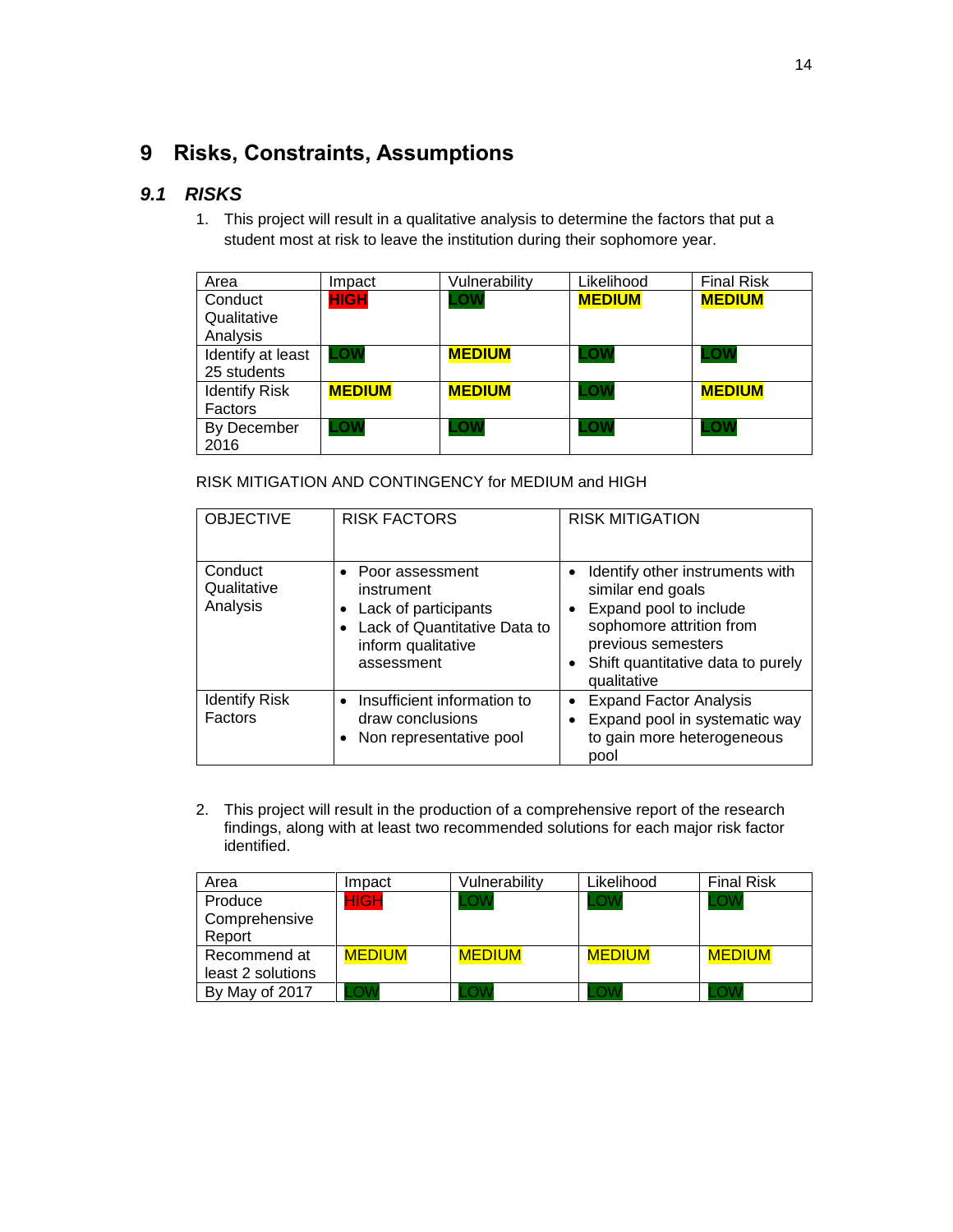| <b>OBJECTIVE</b>                  | <b>RISK FACTORS</b>                                                                                          | <b>RISK MITIGATION</b>                                                                                                                                                                         |
|-----------------------------------|--------------------------------------------------------------------------------------------------------------|------------------------------------------------------------------------------------------------------------------------------------------------------------------------------------------------|
| Recommend at<br>least 2 solutions | <b>Insufficient Data</b><br>$\bullet$<br>Lack of<br>sufficient<br>conclusion<br>Single uniform<br>conclusion | • Recommendation to rerun qualitative<br>instrument in future semesters to<br>triangulate findings<br>Identify additional factors through<br>research, anecdote, statistical analysis,<br>etc. |

#### RISK MITIGATION AND CONTINGENCY for MEDIUM and HIGH

#### <span id="page-19-0"></span>*9.2 CONSTRAINTS*

- Financial
	- o Recommendations for programs will have to meet the financial constraints within the university's strategic plan. The university is currently experiencing a "budget reset" year in which new projects are put on hold. If university enrollment remains the same or stagnates, that could potentially lead to financial constraint, though a strong case could be made for significant investment in retention efforts in order to increase revenue.
- Personnel
	- o Significant buy-in between departments must be achieved in order to address retention which will require significant personnel resource.
	- $\circ$  Various department heads must be prepared to work collaboratively to address the most complicated retention risk factors.
- Conflicting Mandates
	- o Recently, Dr. Brown has indicated in several public comments that retention should not necessarily become the focus of efforts, particularly from the standpoint of developing the incoming student academic profile. Should that become more prevalent in other areas of the institution, this type of conflicting mandate could be detrimental to this consultancy project.

#### <span id="page-19-1"></span>*9.3 ASSUMPTIONS*

Assumptions include the following:

- Wingate University had a demonstrated difficulty retaining sophomore students
- A critical analysis of quantitative and qualitative data will aid the University in making decisions.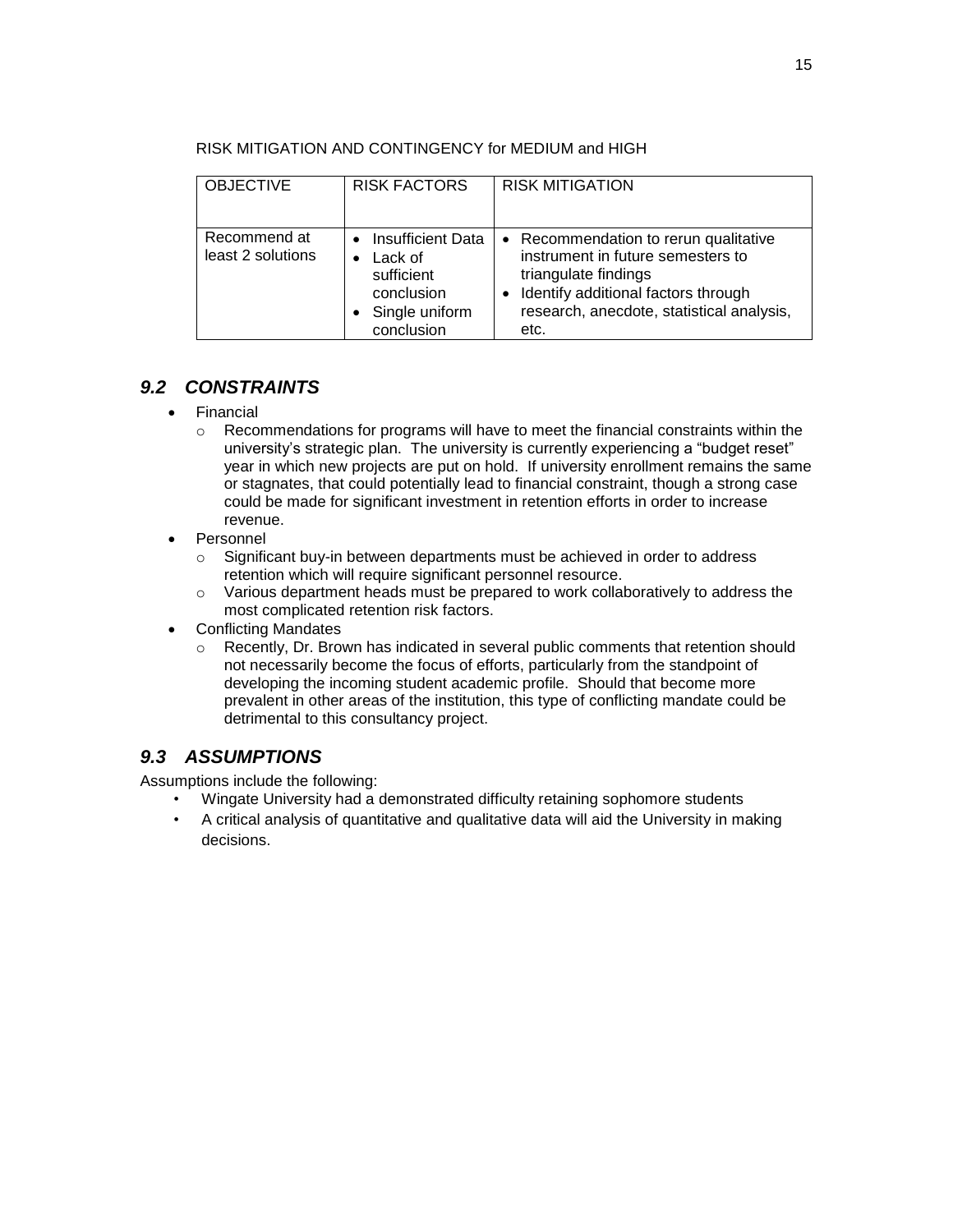# <span id="page-20-0"></span>**10 Financial Plan**

| <b>Consultancy</b><br><b>Project Budget</b>                 | Description     | D            | Assumption/Justification                                                                                                       |           |
|-------------------------------------------------------------|-----------------|--------------|--------------------------------------------------------------------------------------------------------------------------------|-----------|
| <b>EMPLOYEE</b><br><b>COMPENSATION:</b>                     |                 |              |                                                                                                                                |           |
| <b>Hourly Rate</b>                                          | \$33/Hour       | 200<br>hours | Since consultant is currently<br>employed by Wingate<br>University, employee<br>compensation as consultant is<br>made in kind. | \$6,600   |
| <b>Employee Benefits</b>                                    |                 |              |                                                                                                                                | <b>NA</b> |
| <b>Total Salary &amp;</b><br><b>Benefits</b>                |                 |              |                                                                                                                                | \$6,600   |
| <b>OTHER</b><br><b>EXPENSES:</b>                            |                 |              |                                                                                                                                |           |
| Seminars &<br>Training                                      |                 |              | Funds used to attend<br>Retention conference                                                                                   | \$1,250   |
| <b>Computer Lease</b>                                       |                 |              | Computer equipment<br>purchased through Wingate<br>University                                                                  | \$1,400   |
| <b>Office Supplies</b>                                      |                 |              | Office Supplies purchased by<br>both consultant and the<br>university                                                          | \$450     |
| <b>Software Licenses</b>                                    |                 |              |                                                                                                                                |           |
|                                                             | <b>AbleBits</b> |              | Software used for merging and<br>manipulating excel data                                                                       | 149       |
|                                                             | <b>SPSS</b>     |              | Software used for running<br>statistical analysis                                                                              | 110       |
|                                                             | <b>Dropbox</b>  |              | Software used to gather and<br>share documents                                                                                 | 99        |
|                                                             | Dictation       |              | Software used to conduct<br>qualitative data gathering                                                                         | 150       |
| <b>Total Other</b>                                          |                 |              |                                                                                                                                | \$3,608   |
| <b>Expenses</b><br><b>Total Budgeted</b><br><b>Expenses</b> |                 |              |                                                                                                                                | \$10,208  |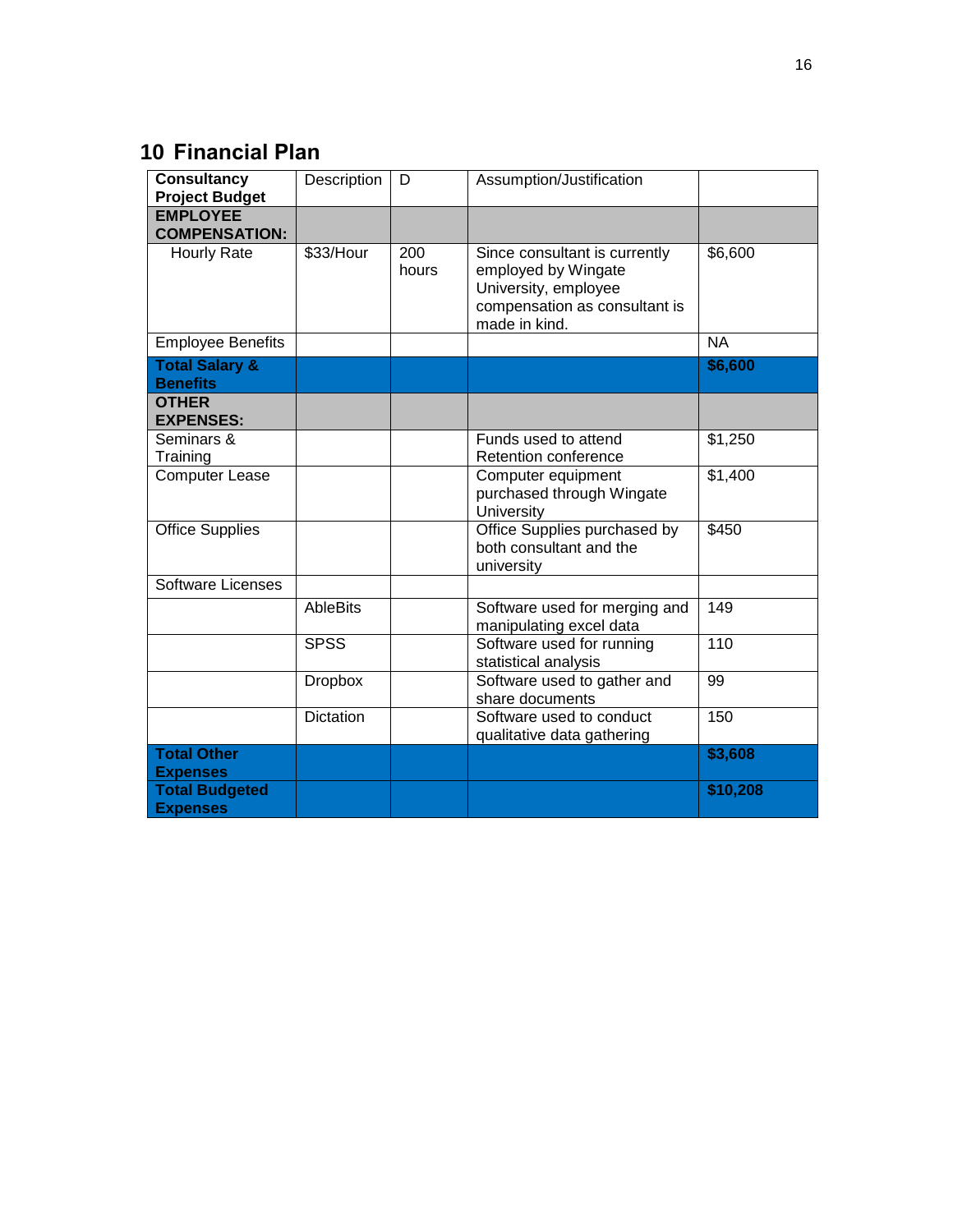# <span id="page-21-0"></span>**11 Quality Assurance Plan**

I. Plan

This project will result in the following three deliverables:

- 1. This project will help Wingate University administrators gain a deeper understanding of the factors that contribute to sophomore attrition through quantitative profile analysis resulting in the production of a pre-field research assessment and Student Risk Profile.
- 2. This project will result in a qualitative analysis component to determine the factors that put a student most at risk to leave the institution during their sophomore year by the end of May of 2017.
- 3. This project will result in the production of a comprehensive report of the research findings, along with at least two recommended solutions for each major risk factor identified by the end of June 2017.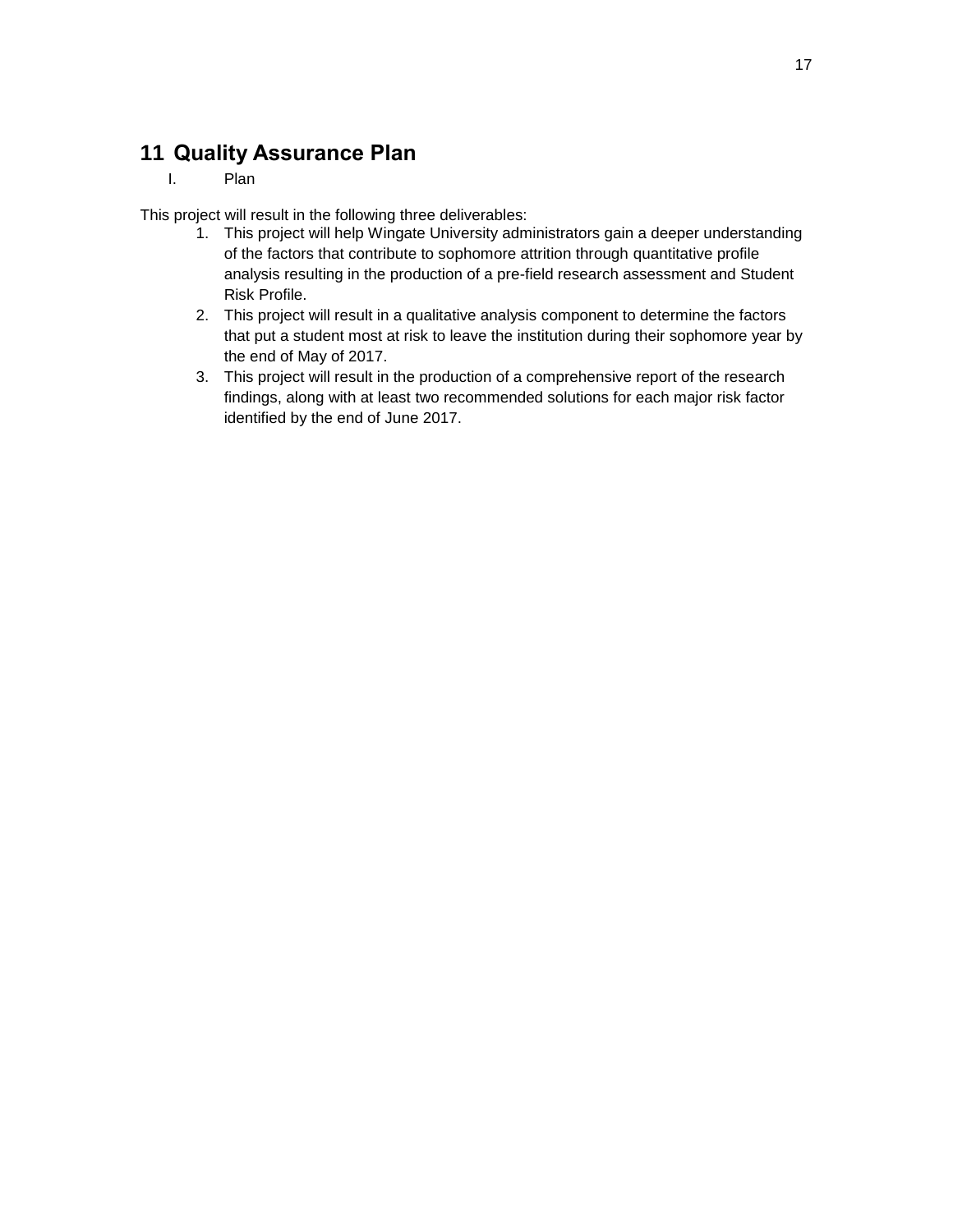#### II. Do

In order to be able to deliver on the stated objectives, here is a revised timeline:

| <b>Activity</b>                                           | <b>Start Date</b> | <b>End Date</b> | <b>Strategies</b>                                                                                                                                                                                         |
|-----------------------------------------------------------|-------------------|-----------------|-----------------------------------------------------------------------------------------------------------------------------------------------------------------------------------------------------------|
| <b>Field Research</b>                                     | 9/16              | 5/16/17         | Conduct both qualitative and<br>$\bullet$<br>quantitative research<br>Continue to develop and tweak<br>$\bullet$<br><b>instruments</b>                                                                    |
| <b>Post Research</b><br><b>Assessment</b>                 | 9/1/16            | 5/15/17         | Identify data trends through<br>$\bullet$<br>quantitative and qualitative<br>analysis                                                                                                                     |
| <b>Identify Key Stakeholders</b>                          | 9/1/16            | 10/28/16        | Develop list of potential<br>$\bullet$<br>stakeholders at the university<br>Identify those with interest in<br>$\bullet$<br>project<br>Build strategic relationships with<br>$\bullet$<br>related offices |
| <b>Develop List of Possible</b><br><b>Recommendations</b> | 1/1/17            | 5/15/17         | Identify 3-5 key recommendations<br>$\bullet$<br>through initial analysis                                                                                                                                 |
| <b>Solicit Feedback from</b><br><b>Stakeholders</b>       | 12/1/16           | 2/3/17          | Use list of potential stakeholders<br>$\bullet$<br>to solicit feedback and increase<br>buy in                                                                                                             |
| Develop list of Final<br><b>Recommendations</b>           | 1/2/17            | 5/15/17         | Remove extraneous<br>$\bullet$<br>recommendations that cannot be<br>supported by university<br>constituencies                                                                                             |
| <b>Final Project Completion</b>                           | 3/3/17            | 6/30/17         | Begin work on final project<br>$\bullet$                                                                                                                                                                  |
| <b>Compose Consultancy</b><br>Report                      | 2/6/17            | 4/28/17         | Complete initial draft by 4/28/17<br>$\bullet$                                                                                                                                                            |
| <b>Review Draft with</b><br><b>Stakeholders</b>           | 5/1/17            | 5/26/17         | Utilize initial feedback from<br>$\bullet$<br>stakeholders to further develop<br>buy in to consultancy<br>recommendations to aid in<br>implementation                                                     |
| <b>Complete Final</b><br><b>Consultancy Project</b>       | 5/22/17           | 5/26/17         | Use month of May to complete<br>$\bullet$<br>final project                                                                                                                                                |
| <b>Present Final Findings</b>                             | 6/1/17            | 6/30/17         | Utilize final presentation to<br>$\bullet$<br>advocate for consultancy<br>recommendations                                                                                                                 |

#### III. Check

This process will be ongoing throughout the assessment process. As new findings reveal themselves through the fieldwork process of interviewing, I will be fine tuning my questions and honing in on particular strategies that will inform the ultimate recommendations that I give for retention efforts.

As well, I will utilize the "check" part of this model as a way to evaluate some of the criteria invested in this process as well as some of the ultimate recommendations.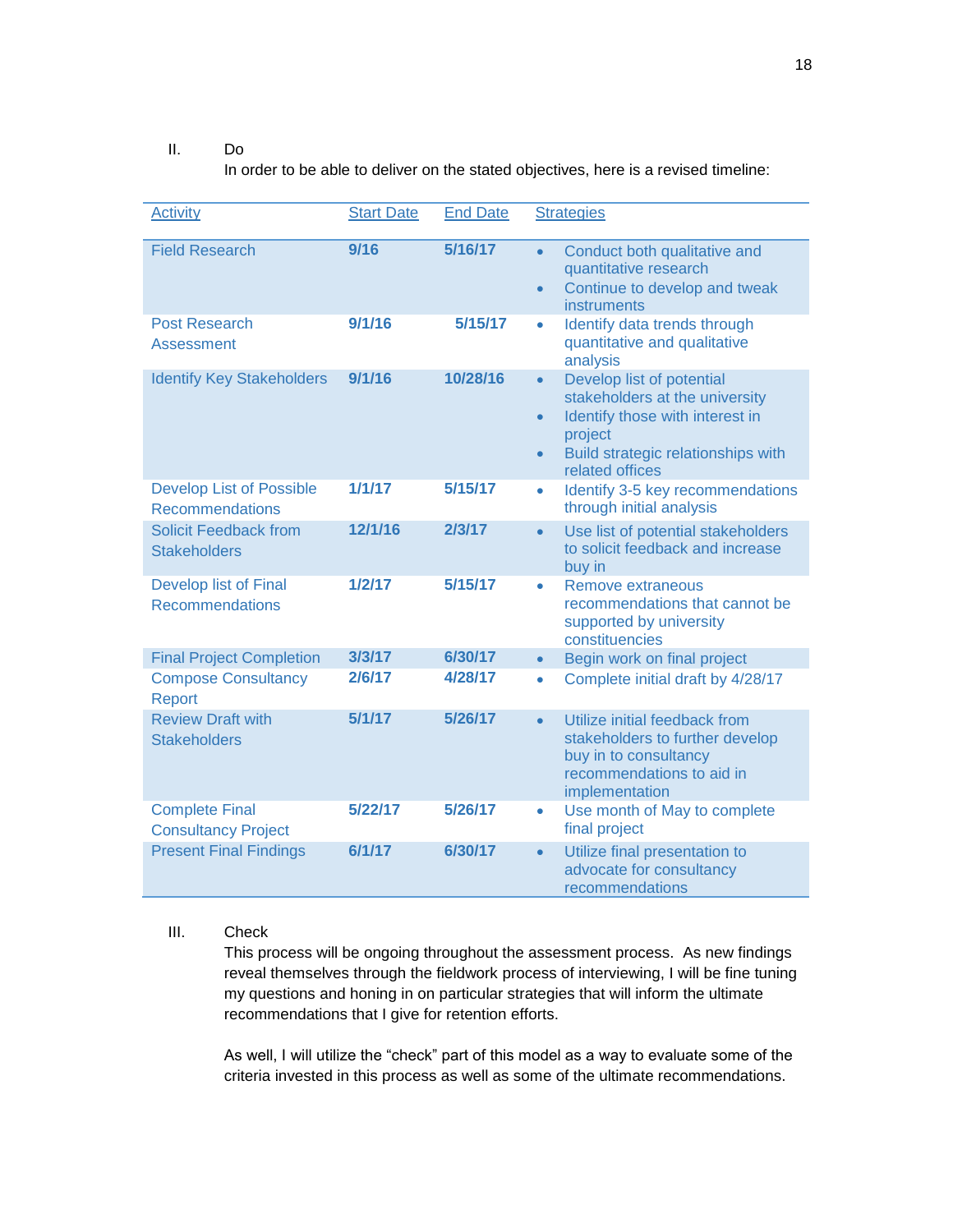Ensuring effective checks will help weed out the least desirable recommendations and help identify the strongest.

IV. Act

There are two main action points. The first is the fieldwork process, to begin in December of 2016. Using the data provided by the university to locate sophomore students who began the year but have chosen to leave at the end of the semester, the fieldwork process of interviewing will be one of the action points from this point forward.

The second action point will be during the process of writing the findings and ultimately making recommendations. These recommendations will go through the process of plan, do, check, and act, to ensure that the recommendations are viable moving forward and in an attempt to ward off any extraneous issues.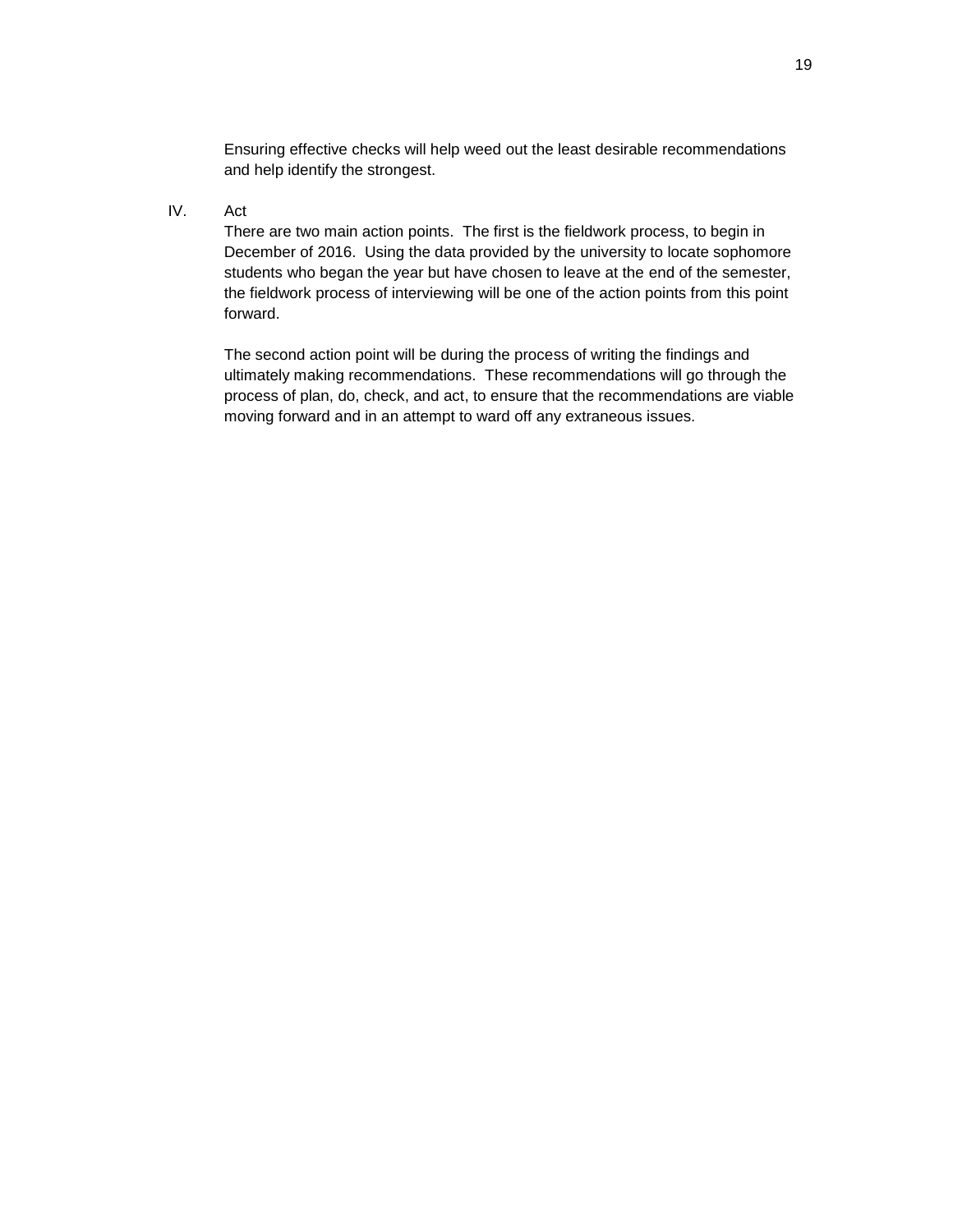### <span id="page-24-0"></span>**12 Reflection**

At the beginning of the program, I had the opportunity to pick a project, having very little idea what the end result might be and even less of an idea about how I was going to get there. As I reflect on this project and the program that helped build it, I am reminded constantly that the programmatic building blocks that support the program curriculum are the same building blocks I utilized for my consultancy project. Working with both qualitative and quantitative data, the research class provided essential knowledge to help develop my working understanding of how I needed to structure the project. The leadership classes gave me insight into some of the structural issues at play and helped inform the type of recommendations that would not only be tailored to the solution but also to the prevalent culture.

This project was an opportunity to contribute something practical, tangible, and real to the betterment of Wingate University. It is no surprise that those descriptors are also the ones I would use to describe this program. There has not been a class that I have taken in this program that has not in some way given me a greater insight into my work and the work of those around me.

Those insights have helped me develop tremendously over the last 3 years. I am consistently surprised at how many times recently a presenter or consultant will meet with university representatives and reference a speaker or book or even a TedTalk that I have already been exposed to as a result of this program. That kind of knowledge base served as the foundation for this consultancy project and every project I have attempted and completed in my time at Gardner-Webb University.

This program and project have had a transformative effect on the way I think. I have been exposed to thinking that varies widely across disciplines and have had the opportunity to test my own ideas with faculty and fellow cohort members. Practically speaking, I've gained the type of skills and knowledge that will not only help me address today's challenges but anticipate tomorrow's as well.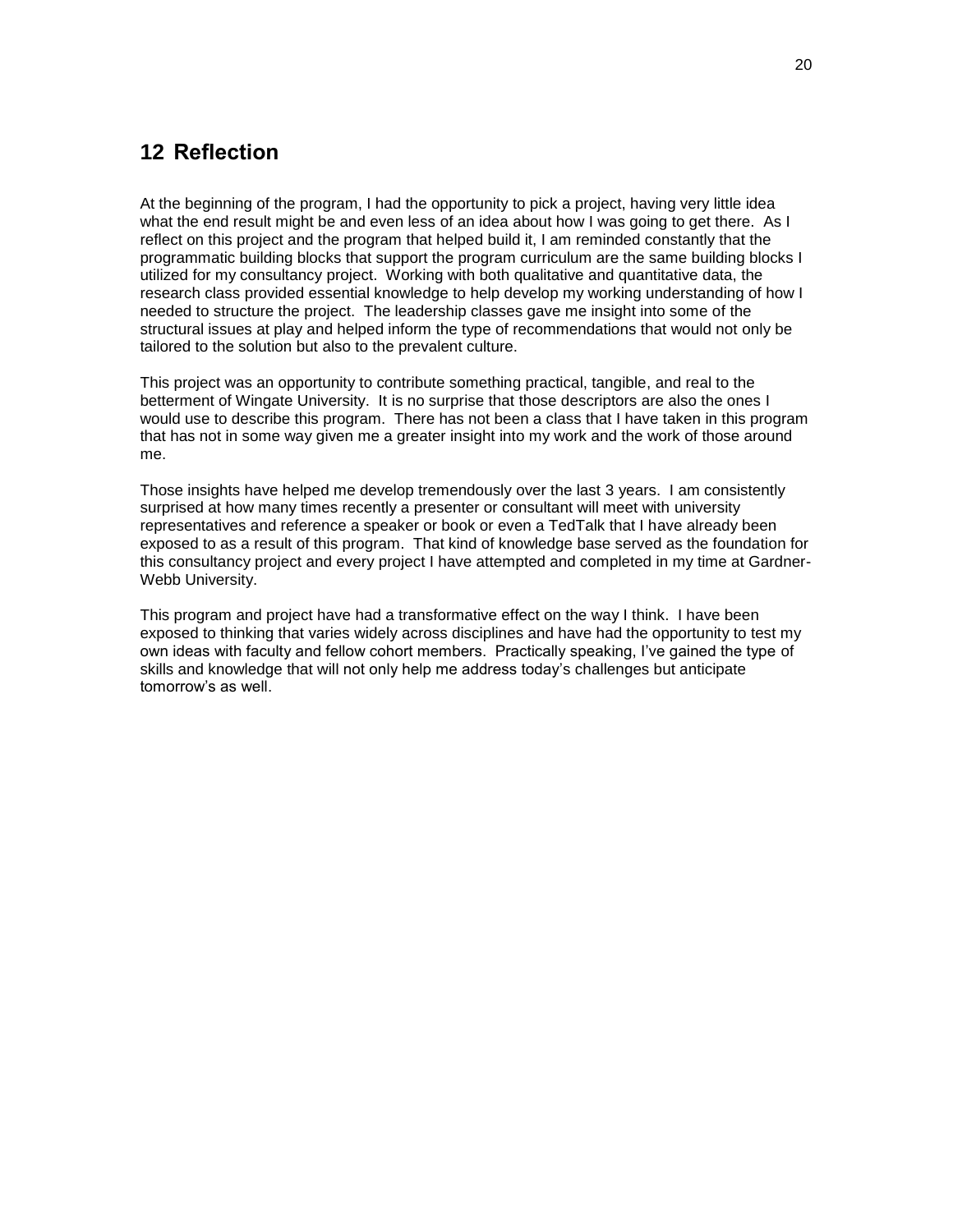# <span id="page-25-0"></span>**13 Areas of Future Study**

There will likely be no shortage of opportunities for further study of sophomore retention at Wingate University or any other for that matter; however, there are several areas I think are ripe for study.

- 1. Reevaluation of the core curriculum as it relates to sophomore retention
- 2. Viability of sophomore only student housing
- 3. Reevaluation of sophomore retention financial aid model
- 4. Effect of academic advising interventions on sophomore retention
- 5. Effective early alert systems and interventions focused on sophomores